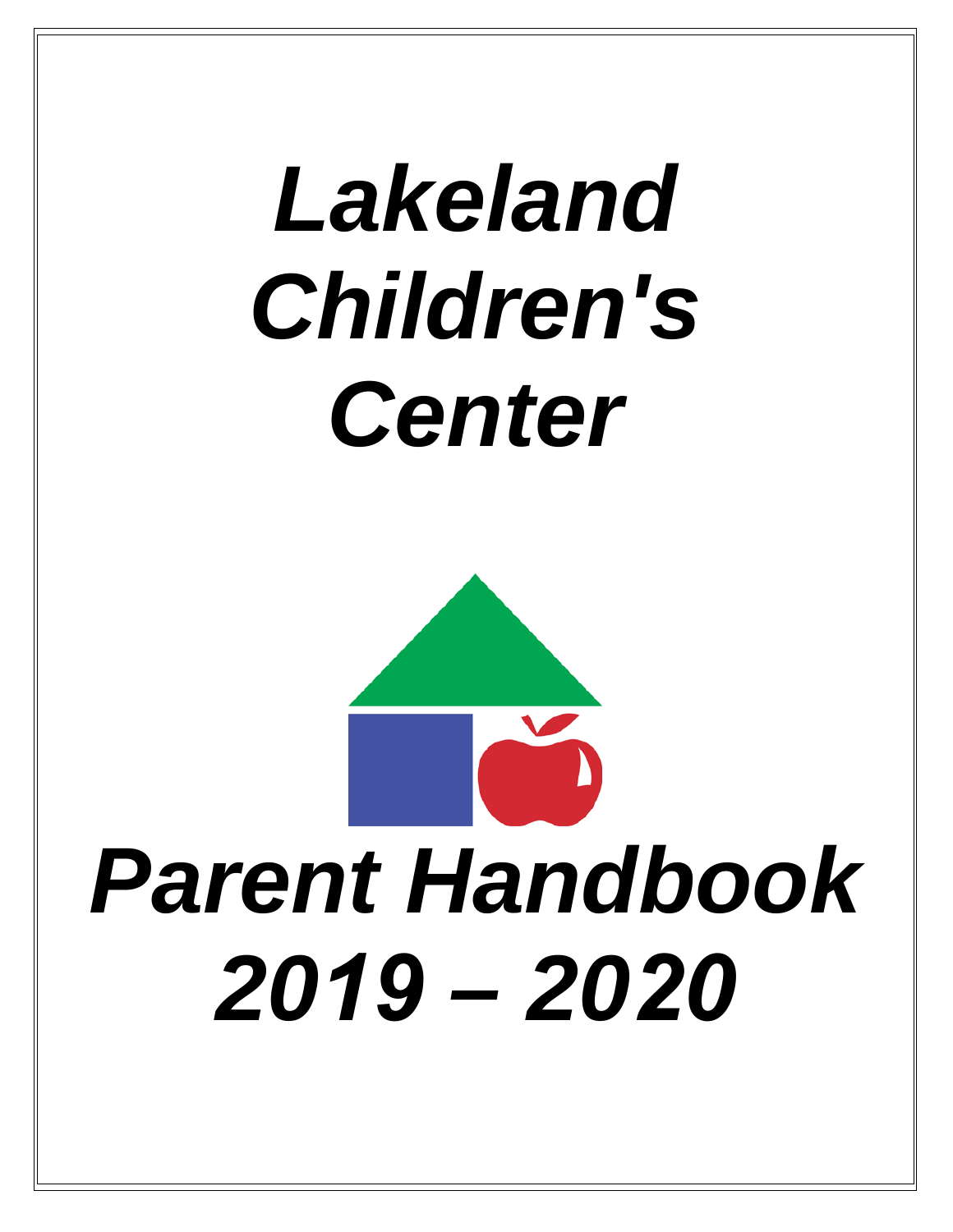### **THE LAKELAND CHILDREN'S CENTER**<br>P. O. BOX 712. SHRUB OAK. NEW YORK 10588 (914) 528-8119

P. O. BOX 712, SHRUB OAK, NEW YORK 10588 Fax: (914) 528-8296 E-Mail: [INFO@LAKELANDCHILDRENS.COM](mailto:INFO@LAKELANDCHILDRENS.COM) Web Site: [WWW.LAKELANDCHILDRENSCENTER.COM](http://www.lakelandchildrenscenter.com/) 

Dear Parents:

Welcome to the Lakeland Children's Center. We are pleased that you and your children have chosen to spend this school year with us.

This handbook reflects the commitment of the Center's Board of Directors and staff to maintain communication with parents. Inside you will find valuable information regarding policies, activities and procedures of the Center. You will also find phone numbers of persons we hope you will call if you have questions or comments regarding the Center's operations. We, the Board of Directors, are parents, like yourselves, volunteering to take responsibility for providing high quality care and enrichment activities for our children. We look forward to receiving your suggestions for improvements as well as, of course, your applause when we do well.

As a not-for-profit corporation, the Center was brought into existence and continues to operate through the work of its volunteers. Involvement in the work of the Center will enhance your understanding of our operations and goals as well as contribute to the quality of the service provided. It is also a source of personal gratification from service to our children. The Board, which is made up primarily of working parents, like yourselves, is committed to increasing parental involvement in the care of our children. Please take a look at the work of the committees as described in the handbook and see where your skills and talents might best be used.

Our designation as a 501 (c) (3) not-for-profit corporation allows us to benefit from "matching grants". If you know of such a program, i.e. from your employer, please give us a call. Grant money can help keep our tuition fees reasonable.

If you have questions, concerns, problems or suggestions please feel free to contact Beth O'Hara, Executive Director.

We have an energetic and hard working Board and staff who are looking forward to another wonderful year at the Center.

Thank you for joining us.

Sincerely,

Lakeland Children's Center Board of Directors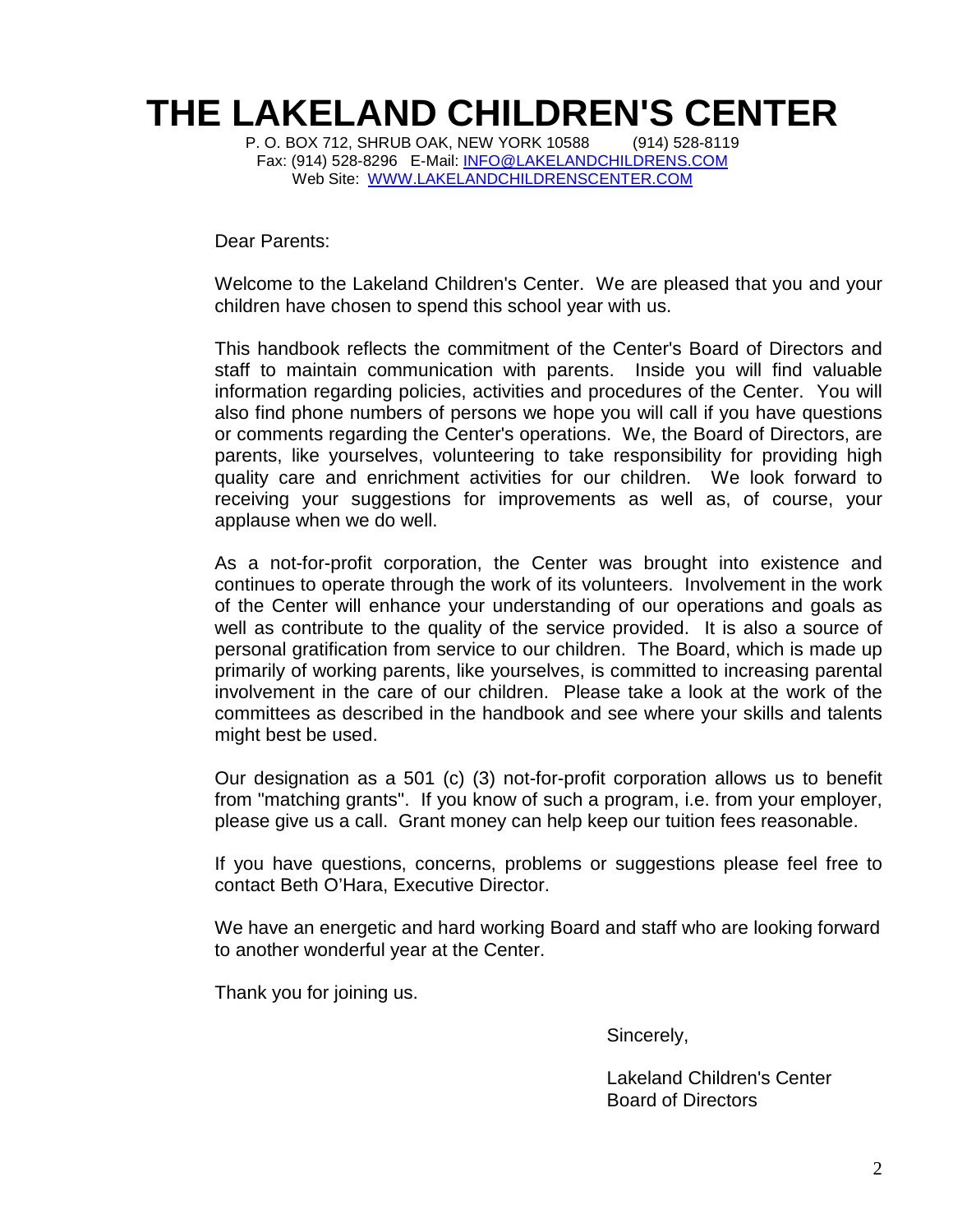#### **TABLE OF CONTENTS**

#### LETTER FROM THE BOARD OF DIRECTORS

| INTERESTING FACTS ABOUT THE LAKELAND CHILDREN'S CENTER  6 |           |
|-----------------------------------------------------------|-----------|
|                                                           |           |
|                                                           |           |
|                                                           |           |
|                                                           |           |
|                                                           |           |
|                                                           |           |
|                                                           |           |
| A. ELIGIBILITY                                            |           |
| <b>B. ENROLLMENT POLICY</b>                               |           |
| C. REGISTRATION FORMS                                     |           |
|                                                           | $12 - 14$ |
|                                                           | 14        |
|                                                           | 14        |
|                                                           | $14 - 15$ |
| A. RATES                                                  |           |
| <b>B. CONTRACTS</b>                                       |           |
| C. PAYMENTS IN ARREARS                                    |           |
| <b>D. RETURNED CHECKS</b>                                 |           |
| E. SCHEDULE CHANGE FEE                                    |           |
| F. ATTENDANCE ON DAYS NOT CONTRACTED                      |           |
| <b>G. LATE PICK-UP</b>                                    |           |
| H. REGISTERED DROP-IN POLICY                              |           |
|                                                           | $16 - 18$ |
| A. HOURS                                                  |           |
| B. AUTHORIZED PICK-UP & SECURITY PROCEDURES               |           |
| C. TEMPORARY CHANGE IN SCHEDULE                           |           |
| D. DROP-IN SCHEDULING                                     |           |
| E. UNSCHEDULED ATTENDANCE                                 |           |
| F. ABSENCES                                               |           |
| <b>G. AFTER SCHOOL ACTIVITIES</b>                         |           |
| H. VACATION CARE PROGRAM                                  |           |
| I. HALF-DAYS                                              |           |
| J. CHILD LEFT AT THE CENTER AFTER 6:15 PM                 |           |
|                                                           | 18-19     |
| A. SCREENING OF ALL FORMS OF MEDIA                        |           |
| <b>B. VISITATION</b>                                      |           |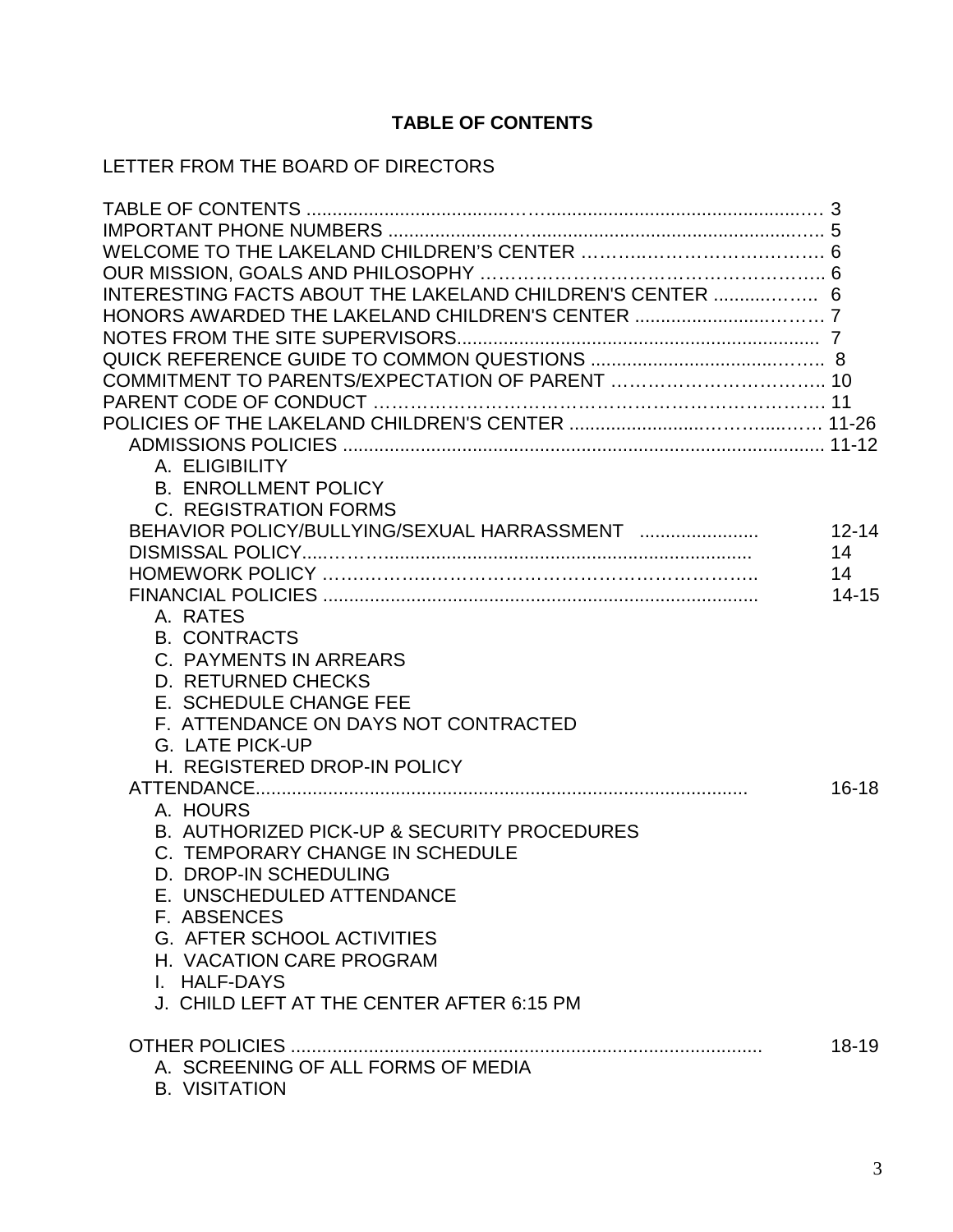#### **TABLE OF CONTENTS**, Cont'd

| C. PARENT CONFERENCES                                   |           |
|---------------------------------------------------------|-----------|
| D. FOOD/SNACK SERVICE AND NUTRITION AT THE CENTER       |           |
| E. BABYSITTING                                          |           |
| F. GUIDELINES FOR DIVORCED/SEPARATED PARENTS            |           |
|                                                         | $20 - 26$ |
| A. FIRE DRILL PLAN                                      |           |
| <b>B. HEALTH PLAN</b>                                   |           |
| C. CENTER POLICY ON CHILD ABUSE PREVENTION              |           |
| D. PARENTS UNDER THE INFLUENCE                          |           |
|                                                         | $26 - 27$ |
| A. BUILDING EMERGENCY                                   |           |
| <b>B. WEATHER RELATED CLOSINGS</b>                      |           |
| 1. DELAYED OPENING OF SCHOOL                            |           |
| 2. TWO HOUR DELAY & SCHOOL CANCELS AM KGT.              |           |
| 3. EARLY DISMISSAL OF SCHOOL                            |           |
| 4. SCHOOL CLOSING AFTER 2:30 PM                         |           |
|                                                         | 28        |
| A. GENERAL GUIDELINES                                   |           |
| <b>B. INCOME CRITERIA</b>                               |           |
| C. SPECIAL CIRCUMSTANCES                                |           |
| D. DOCUMENTATION                                        |           |
| ABOUT THE LAKELAND CHILDREN'S CENTER BOARD OF DIRECTORS | 29        |
| COMMITTEES OF THE LAKELAND CHILDREN'S CENTER            | 29        |
|                                                         | 30        |
|                                                         | 31        |
|                                                         | 32        |
|                                                         | 33        |
|                                                         | 33        |
|                                                         | 34        |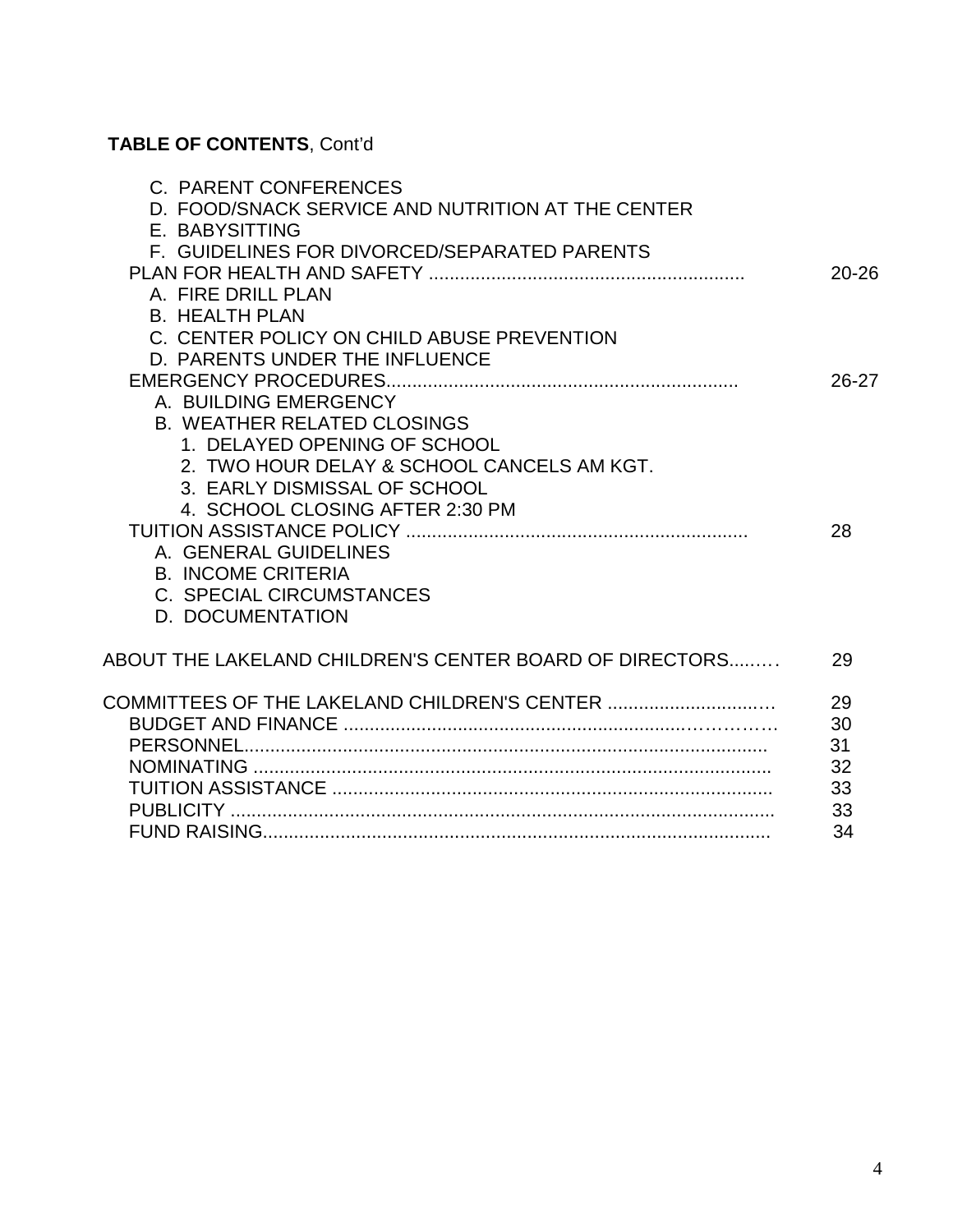#### **IMPORTANT PHONE NUMBERS**

#### **LCC ADMINSTRATIVE OFFICE: 914-528-8119**

Fax: 352-7679 E-Mail: [INFO@LAKELANDCHILDRENS.COM](mailto:INFO@LAKELANDCHILDRENS.COM) [WWW.LAKELANDCHILDRENS.COM](http://www.lakelandchildrens.com/)

Beth O'Hara: Executive Director Monica Diaz: Office Manager Amanda Granados: Bookkeeper

BOHara@lakelandchildrens.com MDiaz@lakelandchildrens.com AGranados@lakelandchildrens.com

Ben Franklin

George Washington

Lincoln-Titus

Thomas Jefferson

Van Cortlandtville

Copper Beech Middle School

|                                    | <b>CENTER PHONE</b> |  |  |
|------------------------------------|---------------------|--|--|
| $\sim$ $\sim$ $\sim$ $\sim$ $\sim$ |                     |  |  |

**CENTER SITES CENTER PHONE SCHOOL PHONE**

| -245-2396                | -245-7444 |
|--------------------------|-----------|
| BF@lakelandchildrens.com |           |
| 528-8323                 | 528-2021  |
| GW@lakelandchildrens.com |           |
| 528-6000                 | 528-2519  |
| LT@lakelandchildrens.com |           |
| 245-4275                 | 245-4802  |
| TJ@lakelandchildrens.com |           |
| 528-4846                 | 528-1354  |
| VC@lakelandchildrens.com |           |
| 962-2630                 | 245-1885  |
| CB@lakelandchildrens.com |           |
|                          |           |

#### **BOARD OF DIRECTORS**

Jennifer Ciardullo **Melvin Alvarez** Melvin Alvarez Finin Flores Nupur Pal Kolisz **Brenda DeEsso**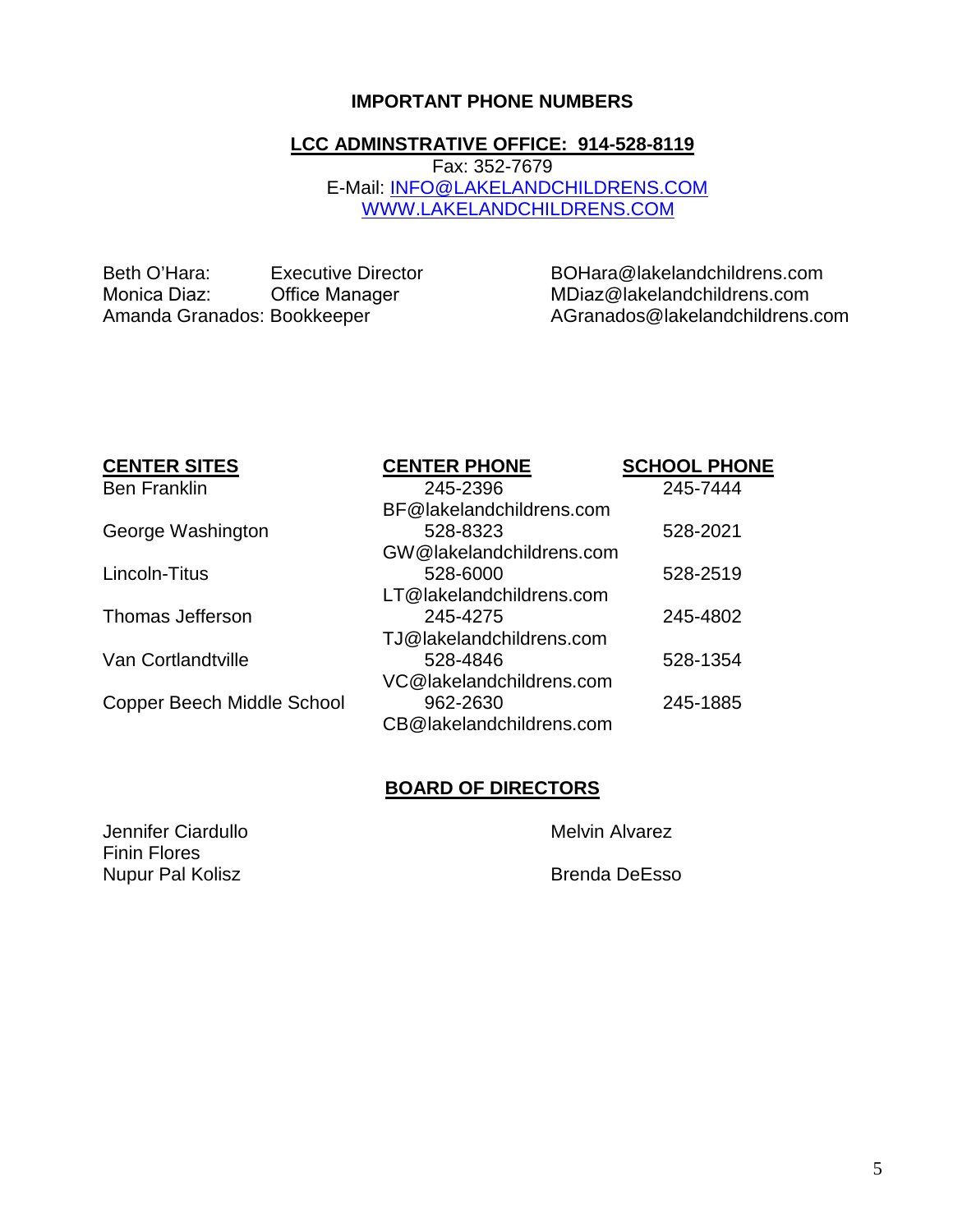#### **WELCOME TO THE LAKELAND CHILDREN'S CENTER:**

The Center provides:

- A warm, supportive environment with a family atmosphere, a "home away from home."
- A wide variety of enrichment activities for children to choose from.
- Structured and non-structured indoor and outdoor play with other children.
- Quiet time, homework assistance and nutritious snacks.

#### **OUR MISSION:**

Our mission is to provide an enriching environment which will promote positive experiences through socialization and assist the growth and development of each child. Lakeland Children's Center (LCC) focuses on creating a safe and nurturing atmosphere where each child is encouraged to pursue his/her own interest, develop friendships and interpersonal skills and grow in confidence. We are dedicated to meeting the needs of both children and parents for quality before and after school care.

#### **GOALS AND PHILOSOPHY OF THE LAKELAND CHILDREN'S CENTER:**

The Center is committed to the support of working families and fostering children's positive development in a warm, safe, caring home-like atmosphere. We strive to create an enriching environment, which is non-stressful and flexible to the needs of the children allowing for socialization and friendships to be formed. Under the supervision of our trained professional staff, the quality of care is of primary importance.

#### **INTERESTING FACTS ABOUT THE LAKELAND CHILDREN'S CENTER:**

The Lakeland Children's Center was established in 1981 by a group of parents and educators in the community who shared a common concern for quality child care for the school-age child and opened its doors in 1982. The Center currently provides before and after school care for approximately 300 children. The Center is a not-for-profit organization, which operates within the guidelines as stipulated by the New York State Office of Children and Family Services.

As one of the first in-school child care facilities in Westchester County, the Center has been used as a model for other centers and for state and federal legislation designed to assist inschool child care facilities. The Center is completely independent of the Lakeland Central School District, which allows LCC to use the schools for space.

Staff training and ongoing professional development in all aspects of school-age care is a necessary factor in the quality of our program. All staff members are encouraged to attend annual training conferences provided by such agencies as the School-Age Directors' Network, The NYS Office of Children and Family Services and SUNY Early Childhood Education and Training Program, the Child Care Council and the Westchester Association for the Education of Young Children. The staff is also encouraged to attend workshops or take online training on specific topics throughout the year. The staff is trained in CPR & Basic First Aid.

Our staff was instrumental in the establishment of a School-Age Directors' Network in 1987. The Network advocates for school-age child care on the state and local levels, provides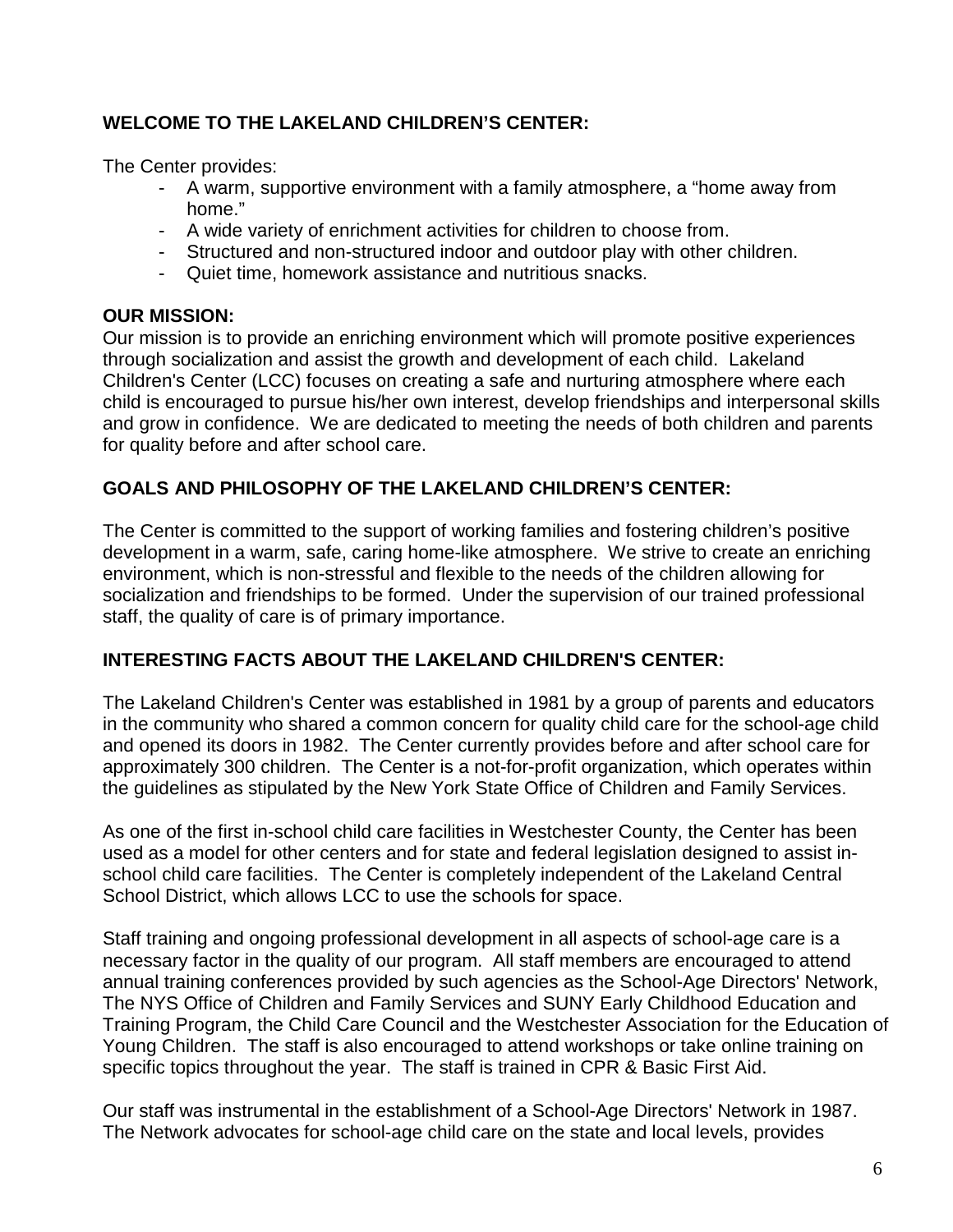ongoing training opportunities for school-age child care workers and serves as a professional support for Directors and program staff. In 1994 members of the Network connected with school-age programs throughout New York State and spearheaded the formation of a New York State School-Age Care Coalition.

The coalition is an affiliate member of the National School-Age Care Alliance and provides a larger voice to champion the causes of school-age child care on the local, state and federal levels.

#### **HONORS AWARDED THE LAKELAND CHILDREN'S CENTER**

- ♦ In 2012, our Site Supervisor in the After School Program at Thomas Jefferson received her School Age Credential.
- ♦ Both the Thomas Jefferson and Lincoln-Titus sites received a "Star Award" from the Child Care Council of Westchester for their special programming.
- ♦ In 2004, several of our staff were trained and certified in Medication Administration Training Program. MAT training is on-going.
- ♦ In 2001/2002, the Program Coordinator received her School-Age Care Credential from Cornell University and the Joey Award in 1996.
- ♦ In 2001/2002, the Executive Director was awarded an Outstanding Service Award from the Westchester Community Network and the Lakeland Children and Family Network.

#### **NOTES FROM THE SITE SUPERVISORS:**

The following items will help us to provide your children with a comfortable environment and allow them to participate in all activities at the Center.

#### **A. CLOTHING AND BELONGINGS:**

- 1. Children should be dressed appropriately for the weather and season. Children may go outside to play, whether in the winter, spring or fall.
- 2. Comfortable play clothes and sneakers are recommended. For safety reasons, sneakers are required in the gymnasium, otherwise they may not be able to participate.
- 3. All clothing should be labeled. (You will be surprised what children will lose.)
- 4. Please label all your child's belongings, e.g. school bags, lunch boxes, etc.
- 5. Children and their clothes will probably get dirty while participating in the Center's activities.

**B. DROP-OFF AND PICK-UP TIME:** To minimize distractions and disruptions when picking up your child: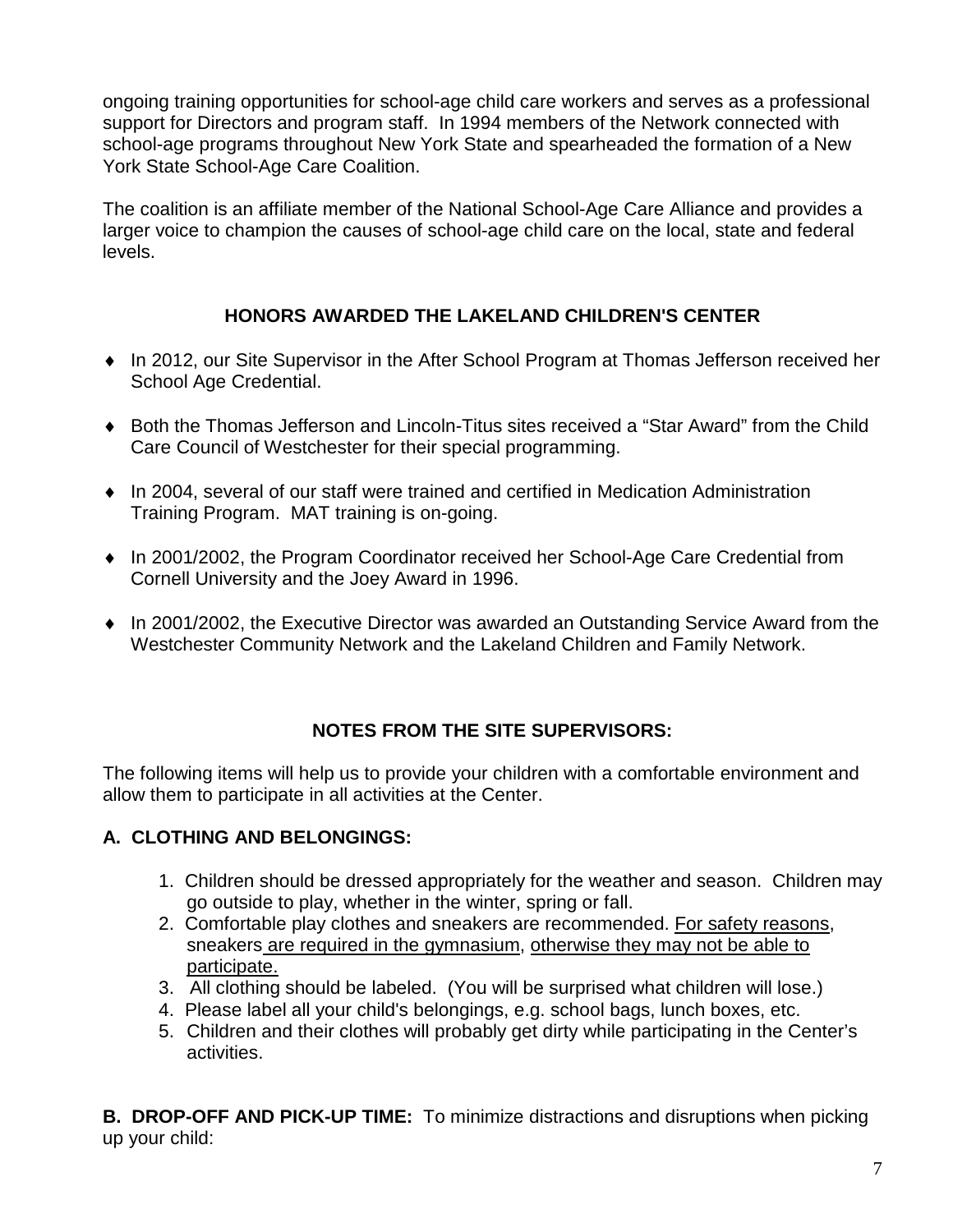- 1. Please allow time for your child to clean up and prepare to go home. If you know you will be rushed, a call ahead to alert the Site Supervisor of your approximate time of arrival before you leave work would be helpful. Be sure to sign your child in and/or out as soon as you arrive for pick-up.
- 2. Please limit conversations with other parents at pick-up time inside the Center room during hours of the program, if you must converse with another parent, please do so outside of the room.
- 3. If younger siblings must accompany you while picking up your child, you must ensure that they are under your supervision at all times and that they are reminded to respect the property of the Center.
- 4. ALL PARENTS MUST SIGN THEIR CHILD OUT UPON PICK UP.
- 5. Please sign your child out as soon as you arrive.
- 6. ALL PARENTS MUST PHYSICALLY BRING THEIR CHILD INTO THE SITE FOR BREAKFAST PROGRAM AND SIGN IN.

#### **C. CHILDREN ATTENDING SPECIALS PROGRAMS IN SCHOOL PROGRAMS:**

- 1. Your child (ren) may also participate in Scouts, PTA activities, school enrichment activities, tutoring and special program if they meet on school grounds or in the same building.
	- a. For security reason LCC staff must know where children are at all times.
	- b. LCC staff MUST have written permission for your child to participate in any of these activities. Please give dates, times, etc.
	- c. All children must report to LCC **before** going to other activities.

#### **QUICK REFERENCE GUIDE TO COMMON QUESTIONS**

**Why must I send a note to both the school teacher and the Site Supervisor when my child is going to be absent from the Center? Isn't the note to the school enough?** No, with all the notes your child's teacher at school is responsible for, it is unrealistic and unfair to expect the teacher to also be responsible for notifying the Center of your child's absence. Notes to the school teacher may get lost in transit and never reach the Site Supervisor. It is important to remember to notify both the school and the Center of any changes in your child's normal schedule. Please call or e-mail the Site.

**How will I know if the Centers are closed due to bad weather?** The Lakeland Children's Center is always closed when the Lakeland School District is closed. If schools close early because of any emergency, LCC will also be closed. This information is broadcast on radio station WHUD, 100.7.

**If the school is delayed due to bad weather, are the Centers open?** When school is delayed for any reason, the centers will be open for the after-school program, but the Before School Breakfast Program is **always canceled**. Please listen to WHUD for information. One can also sign up for a text message alert through WHUD.

**What happens if the school is closed early due to bad weather and/or an emergency?**  The Centers are required to close when the school is closed. Please listen to WHUD for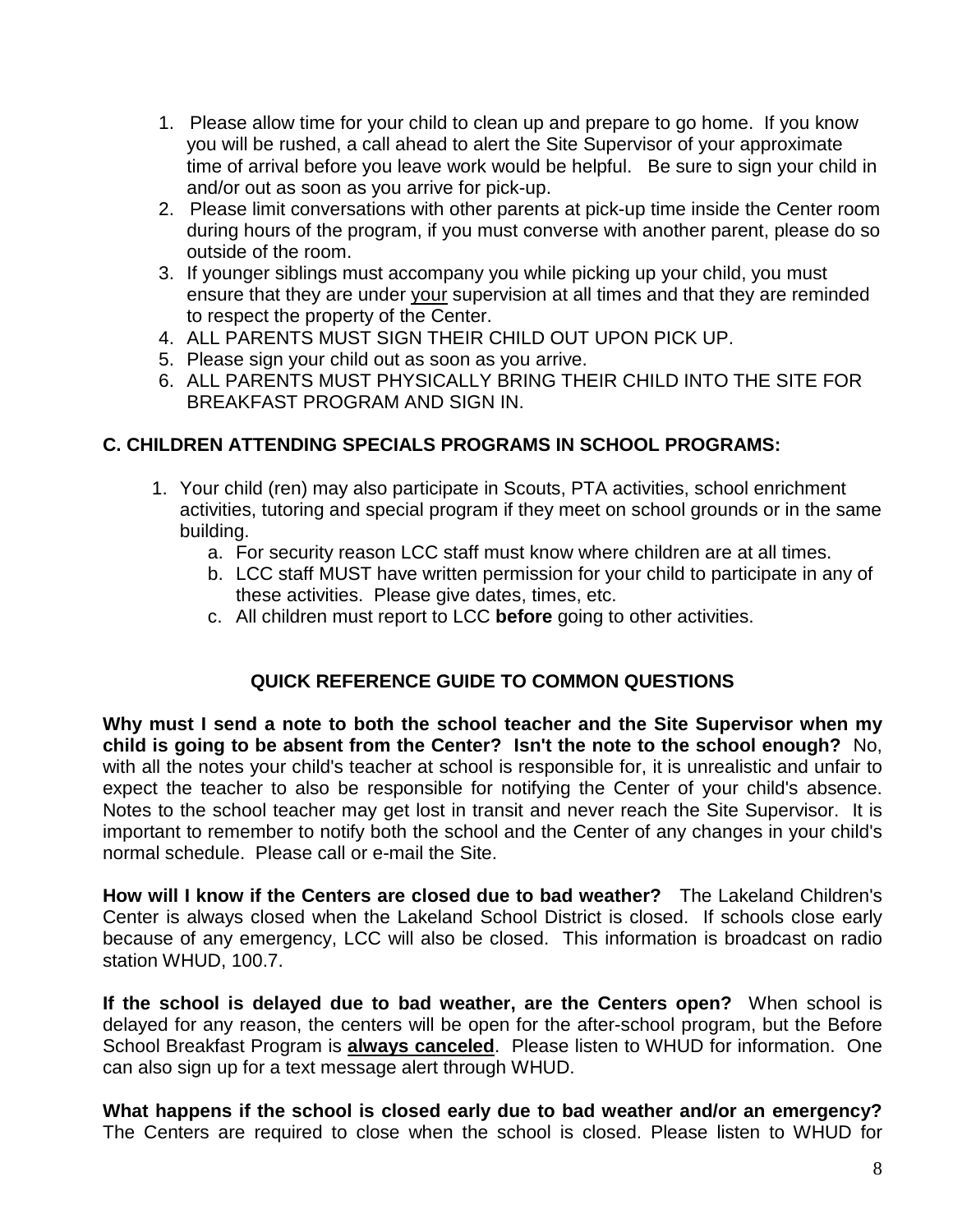information if the weather is questionable. In addition, please make sure that both the school and LCC have updated numbers, e-mails and emergency contacts. Parents will not receive a phone call from the Lakeland Children's Center to state that we are closed. Please listen to WHUD for information. One can also sign up for a text message alert through WHUD. Log into WHUD and sign up for their text messages and find out instantly via text messages about delays and closures. \*\*\*LCC WILL BE CLOSED IF THE SCHOOL DISTRICT CANCELS \*\*\*LCC WILL BE CLOSED IF THE SCHOOL DISTRICT CANCELS **ALL AFTER SCHOOL ACTIVITIES\*\*\***

**What happens if the Centers must close after school has been dismissed?** All parents and/or emergency contacts will be called to pick up the children as soon as possible. If the building is evacuated in an emergency, the children will be brought to the nearest school or other location by transportation and parents will be notified as to where the children are. This is when you need to have your child picked up as soon as possible.

**When the school and the Centers are closed for the day, will I get credit for that day on my monthly bill?** No. Center fees are based on the 182-day school calendar and divided into 10 equal monthly payments. In addition to the 182 days, there are several days planned as "Snow Days". If more than the allotted days are used they are made up during the year either on a school holiday or vacation day. On those days, the Centers will be open at no extra charge.

**Are the Centers open on school half-days?** Yes, the Centers are open on half days for elementary schools. We open early to accommodate the early dismissal of children. However, there is a surcharge for children enrolled in Slots C and D due to the extra hours. Please see the tuition schedule for fees. Children must bring lunch. **To attend on half days without receiving a surcharge, one must pick up their child by 2:30PM if registered for Slot C and pick up by 3:30PM if registered for Slot D.**

**Are the Centers open on school holidays?** Please note that LCC is not open on school holidays or Superintendent Conference Days. LCC follows the Lakeland School District calendar.

**Why, when I have paid a Drop-In Administrative fee at the beginning of the year, am I still charged a drop-in fee on my monthly bill?** The Drop-In fee is an administrative charge and is non-refundable. This administrative fee is not applied to actual usage. If you have used the Drop-In option at any time during the month, your monthly statement will reflect the charge for that usage. An invoice will be emailed to you.

**When my child requires medication during Center hours can I just send in their medicine with a note from me?** No, if your child requires medication during Center hours, please request the appropriate form to be completed by a physician and the parent/legal guardian. Forms can be obtained by contacting the Administrative Office or online at [www.lakelandchildrenscenter.com.](http://www.lakelandchildrenscenter.com/) Children will not be administered any medication, prescription, variation in diet or any other remedy treatment, nor shall special medical procedures be carried out without the written order of a physician. Medication shall be carefully labeled with the child's name, in its original container as well as being the exact medication stated on the form completed by the doctor. It is kept beyond the reach of the children. Medications will be returned to the parent/guardian when it is no longer needed. All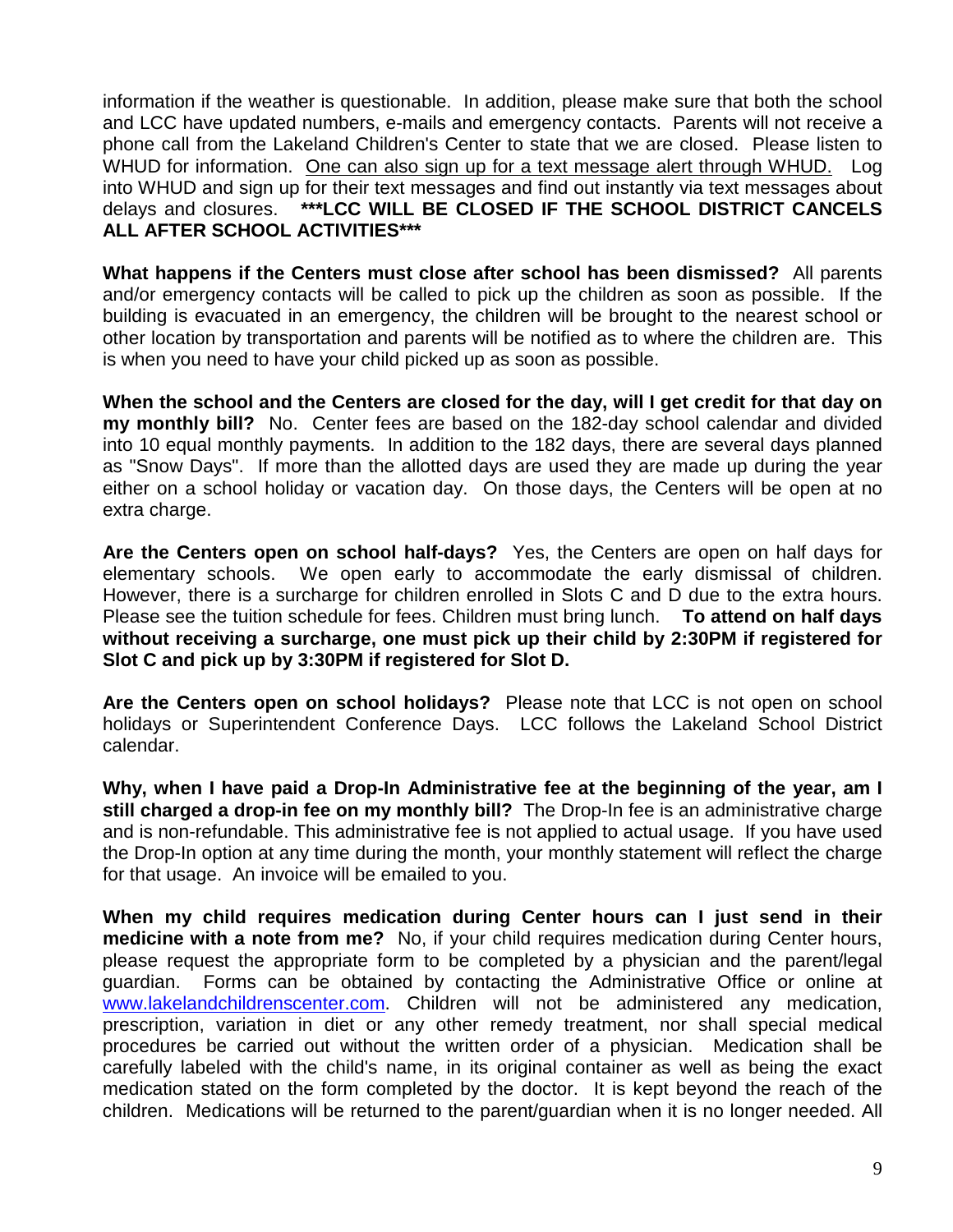medication MUST be picked up at the end of the school year. Please call 528-8119 or e-mail us at [info@lakelandchildrens.com](mailto:info@lakelandchildrens.com) for more information.

**If my child is enrolled for less than five days per week on a regular basis, can I switch one attendance day for another? I.e. if my contract is for Monday, Tuesday and Friday, can my child attend on a Wednesday instead of a Friday in a given week without additional charge?** No, you cannot substitute one day for another. You are responsible for your regular monthly tuition for which you have contracted. However, your child may attend on a drop-in basis on a day not contracted for if space and staffing permit for an extra cost.

**What happens if my work schedule changes, can I modify my contract and change my child's attendance schedule at the Center?** Yes, if your circumstances require that you modify your child's schedule, we will accommodate your request if space and staffing and spacing permit. However, please understand that should you wish to return to your previous schedule, we cannot guarantee that space will be available for your child. There is an administrative fee of \$20.00 for any and all schedule changes.

#### **COMMITMENT TO PARENTS**

Parents should expect that:

- 1. Their children are cared for in a safe, supportive, healthy environment.
- 2. They may speak confidentially to the Site Supervisor and/or Executive Director about concerns related to their children or the program.
- 3. Discipline and consequences to inappropriate behavior will be fair, equal, and respectful of all the children.
- 4. A variety of child-center experiences will be available daily.
- 5. Communication between Staff, Parents, Site Supervisor, Program Coordinator and the Executive Director will be open and accessible.

#### **EXPECTATION OF THE PARENTS**

Lakeland Children's Center expects the following from the parents:

- 1. Keep all enrollment forms up to date, especially home, work, cell, e-mail and other emergency telephone numbers. All information must be up to date.
- 2. Be receptive to communication from staff about the child and work with staff to an agreeable solution to the problems.
- 3. ALL PARENTS MUST PHYSICALLY BRING THEIR CHILD INTO THE SITE FOR BREAKFAST PROGRAM AND SIGN IN.
- 4. ALL PARENT MUST ALSO SIGN THEIR CHILD OUT OF THE PROGRAM EVERYDAY UPON PICK UP.
- 5. Pay fees on time.
- 6. Notify staff of any issues that may cause behavior changes in your child in our care.
- 7. Be honest and forthcoming with information which may assist us in the care of your child.

#### **ADULTS AS ROLE MODELS - PARENT CODE OF CONDUCT**

Please remember that all adults, not just the staff of the Lakeland Children's Center, are role models for children. Therefore, all parents, authorized pick-ups, and other adults at the Lakeland Children's Center are expected to act accordingly. Loud or inappropriate discussion with other adults, including the staff or with the children or any other disruptive behavior will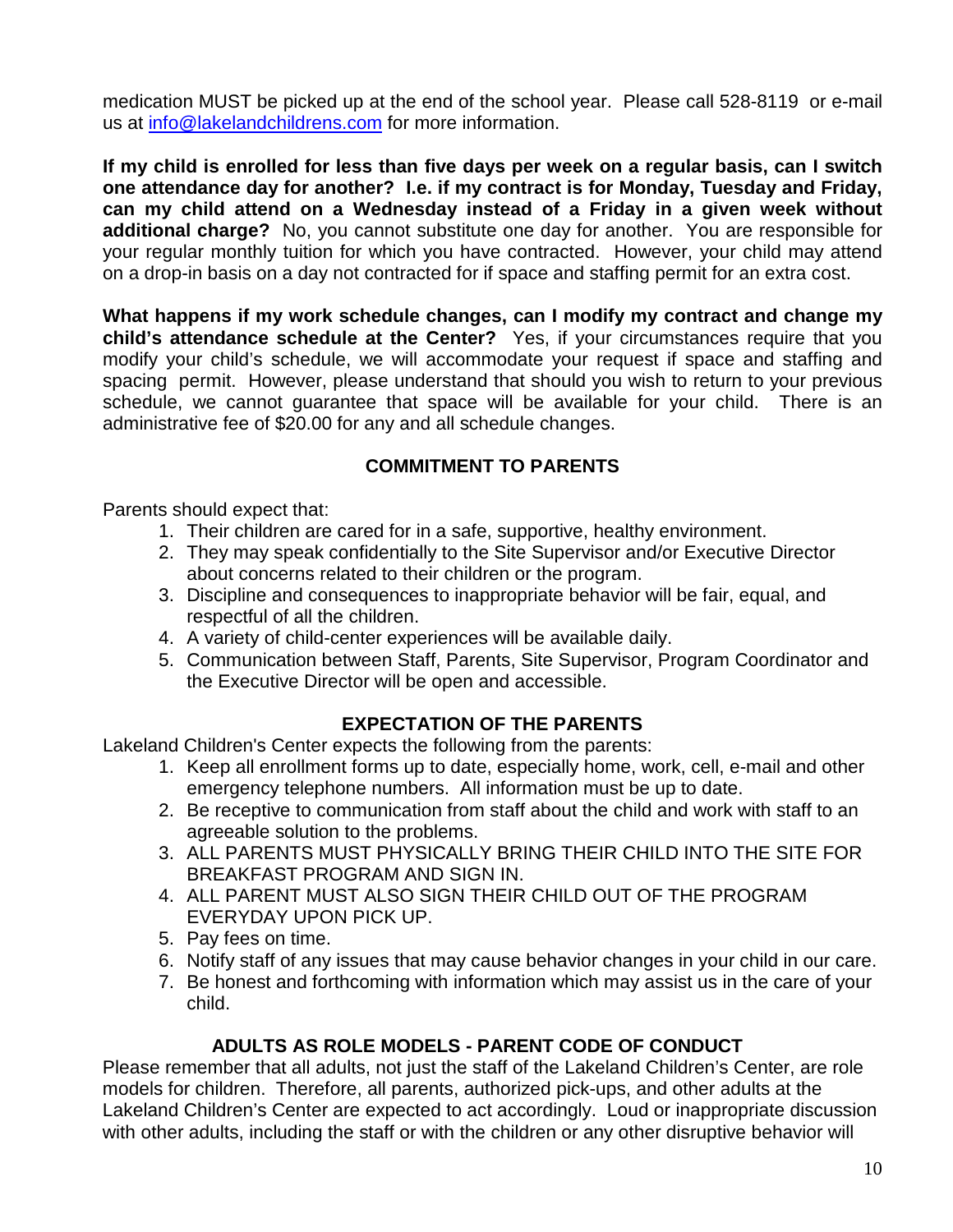not be tolerated. Consequences of such behavior can be but not limited to termination of a child from a program. If a parent has an issue with a staff member or an occurrence at LCC, the parent is encouraged to take appropriate avenues and communicate the issue with the individual.

#### **COMMUNICATION**

Open and frequent communication is very important. You are encouraged to talk often to the Site Supervisor. The better we communicate with each other, the better we are able to care for your child. Should you need to talk to the Site Supervisor, please call the appropriate Site to speak to the staff member. Each Site has an answering machine, so you can always leave a message. Administrative staff is available year-round to discuss or answer any questions that you may have. Feel free to drop a note, make a phone call, and send an e-mail, whatever works for you. Please understand that if you call the Site Supervisor when children are present in the program, they may not get right back to you since our first responsibility is to adequately supervise your child and others. We do promise to get back to you in a timely fashion. If it is an emergency and you must speak to a Site Supervisor immediately, please call the Administrative Office at 528-8119 and advise that it is an urgent manner.

#### **POLICIES OF THE LAKELAND CHILDREN'S CENTER**

Clearly defined policies are necessary for the smooth operations of the Center. Therefore, in order to be fair and consistent of the Center, the Board and Executive Director have established the following regulations and wishes to provide them to you for your reference. Policies may be revised from time to time by the Board as required by changes in the Center's operations. Parents will be duly notified of all such changes. Please feel free to call the Executive Director if further clarification is needed.

#### **ADMISSIONS POLICIES**

**A. ELIGIBILITY** - The Lakeland Children's Center is open to all children, regardless of race, sex, creed or ethnic origins who attend school within the Lakeland Central School District. Any child who is eligible but not enrolled in area public or private schools may be considered for admission on an individual basis. LCC is a school age organization dedicated to all abilities, cultures, religions and socioeconomic status. For children with special needs, LCC will work with the parents to determine what accommodations may be necessary. The program will comply with the provisions of the Americans with Disabilities Act. If any child seeking enrollment into the program has or in the future is identified as having a disability covered under the Act, the program will access the ability of the program to meet the needs of the child. If the program can meet the needs of the child without making fundamental alterations to the program, it will do so.

For a child to be considered for admission a registration form must be completed and returned and the nonrefundable registration fee must be paid in full. Payment of the registration fee guarantees placement on the appropriate active wait list, if necessary. It is not a guarantee of enrollment.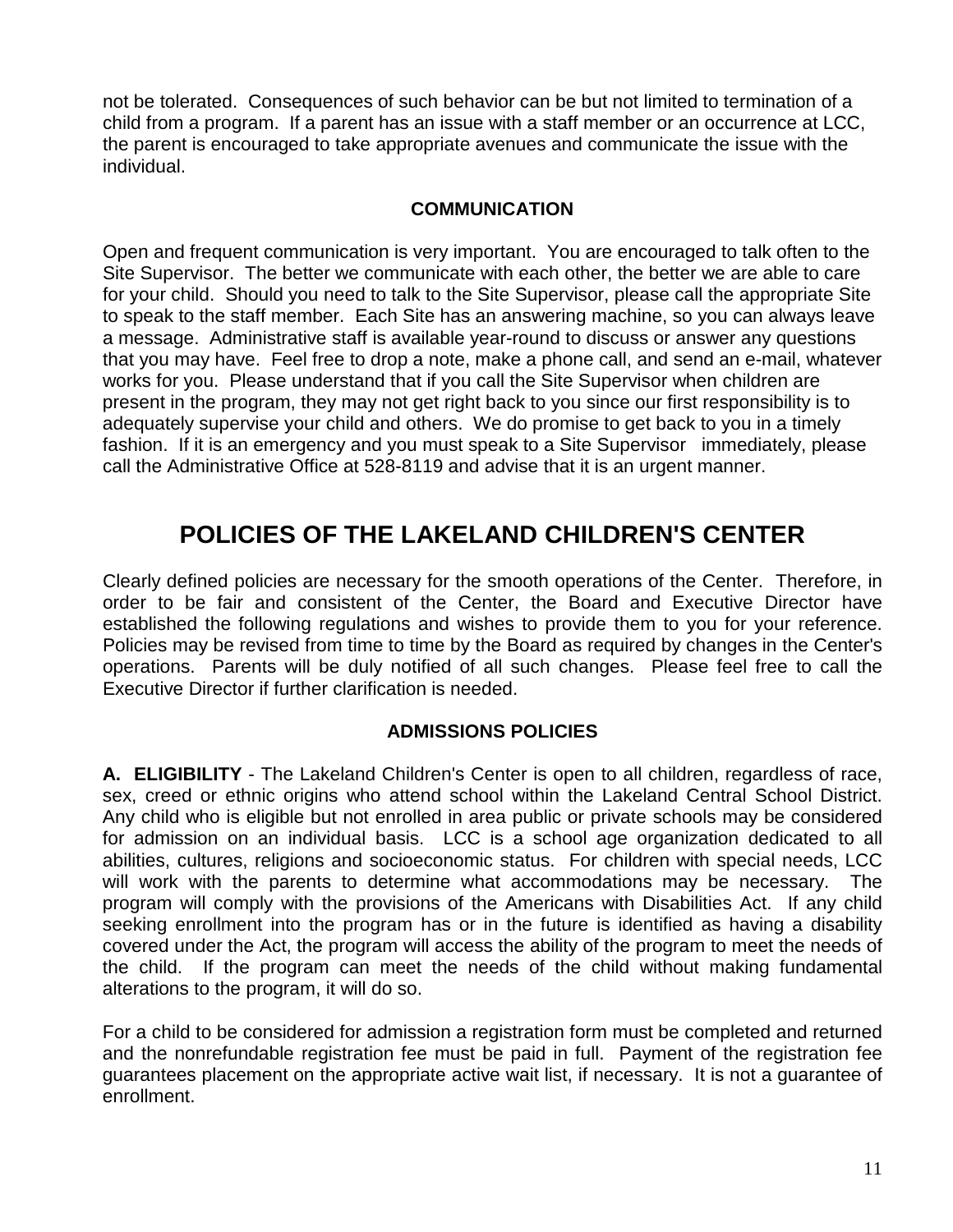**B. ENROLLMENT POLICY** - Due to space restrictions enrollment in the program is limited. Current enrollees must register by May 1st for priority consideration. New registrations will be considered after May 1st. Registrations received after May 1st will be placed on a waitlist with priority given to those children attending the greatest number of days and hours per week.

Families are responsible for their tuition commitment for September enrollment based on the slot(s) and the number of days per week for which they have contracted. After September, if circumstances require that you modify your child's schedule, we will accommodate your request if space and staffing permit. An administrative fee of \$20.00 per family will be charged for any and all schedule changes; and should you wish at a later date to return to your previous schedule, we cannot guarantee that space will be available for your child (ren).

Families who wish to enroll at any time during the school year after September will be accommodated if space and staffing permit. The full non-refundable registration fee and first month's payment is expected at the time of enrollment. Families enrolling on a regular basis and beginning after the first of any given month are responsible for the full month's tuition regardless of the child's first day of attendance within a month. We do not pro-rate tuition fees if a child attends for a partial month. We do, however, offer the option of enrolling on a drop-in basis for the first month and then converting to regular enrollment in subsequent months if this works out to be less expensive for a family and if space is available.

**C. REGISTRATION FORMS** - Before a child may attend the Center ALL forms and information must be completed in full and returned with the registration fee and first month's payment.

**Due to licensing specifications, we are not able to accept any child who has not been properly registered in our program. All children need to have a completed medical on file. Only enrolled children can attend the program.** 

#### **BEHAVIOR POLICY**

The Lakeland Children's Center reserves the right to set standards of acceptable behavior in order to protect the rights and property of children, staff, and the Center. We follow a simple program designed to provide consistency and to nurture the children's self-esteem. Rules clearly state what is considered appropriate behavior and what is not. Consistent and immediate positive feedback is given to the children for appropriate behavior as well as consequences for inappropriate behavior. Each day begins fresh and every child will be able to make choices about their behavior knowing in advance the rewards and consequences and how the staff will respond.

Outlined below are examples of the rules and types of consequences that are the backbone of the program. As you review these, please keep in mind that this program cannot be effective without your support and cooperation.

#### **A. CHILDREN'S CENTER RULES**

- 1. Listen & follow directions the first time they are given.
- 2. Keep hands, feet and all objects to yourself.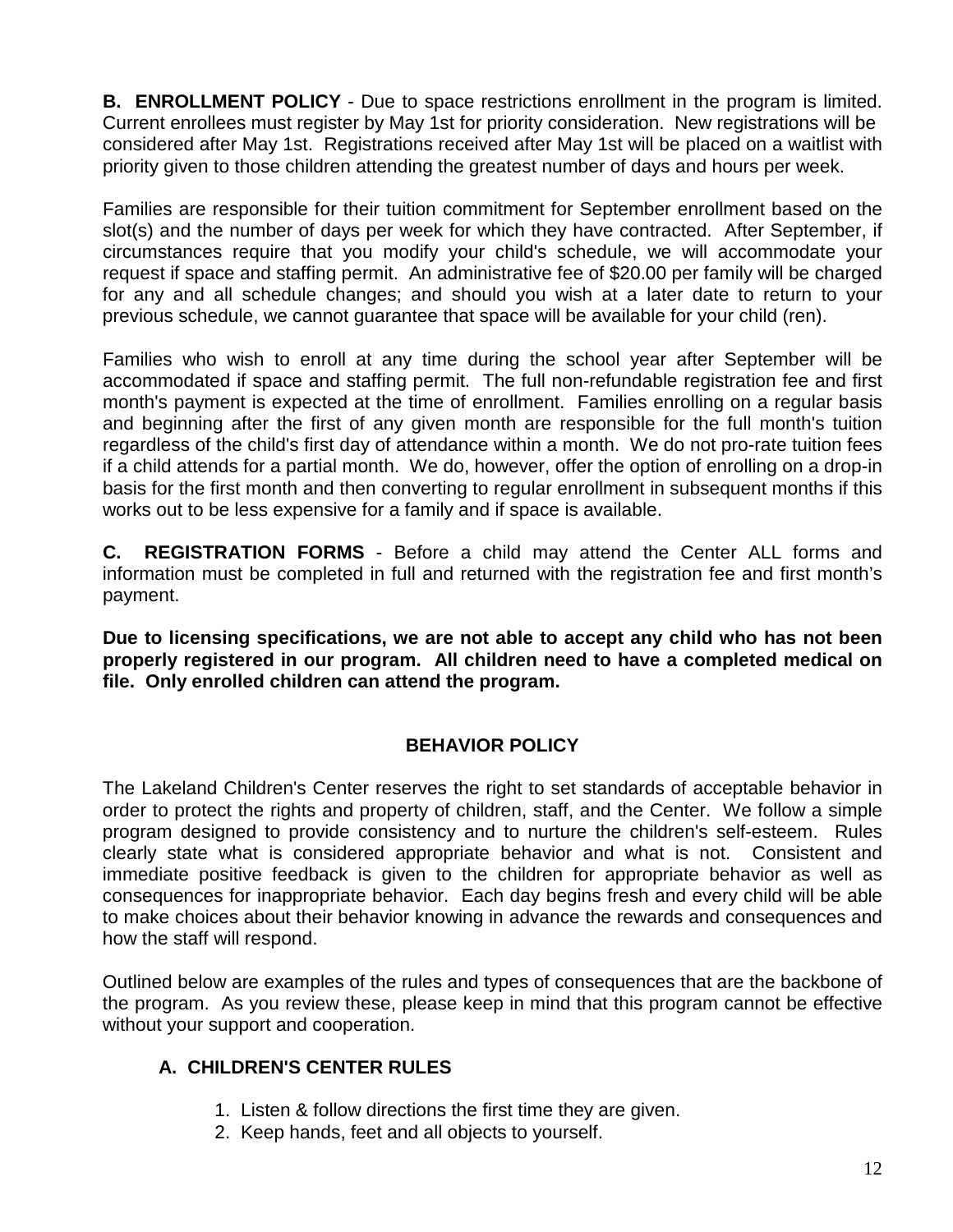- 3. Speak politely and be courteous to others.
- 4. Use a quiet indoor voice.

**B. CONSEQUENCES** for misbehaviors are brief, understandable and to the point. For example, five to ten minutes time out and/or the withdrawal of a related privilege such as removal of the object over which there may have been a dispute or an end to participation in a game. In particular situations, the Executive Director reserves the right to terminate services to a child should his/her behavior remain unchanged. Consequences for misbehaviors can lead to a one-day suspension for the program followed by a one-week suspension and then termination for repeated misbehaviors.

**PARENTS PLEASE NOTE:** Mutual support and cooperation is a key component to any behavior management. Follow-up at home can be very helpful to reinforcing our policies. **However**, Center consequences must be set by the Center staff and consequences at home are set by you, the parents and legal guardians. It has been our experience that it is to the benefit of the child to keep the two environments separate in this aspect. Punishments and consequences that you have set for your child will need to be carried out at home. LCC will not reinforce any consequence that you have set at the Center.

#### **BULLYING**

LCC views bullying and teasing as an issue. All staff and students must be aware that bullying behavior cannot be tolerated in our programs. We will make every effort to see that the victim and the bully will be dealt with appropriately. It is our policy that any form of violence and bullying will not be tolerated in the Lakeland Children's Center. Please note that the Lakeland Children's Center will follow and support the policies of the District during the time your child is at LCC. The Site Supervisor and the Executive Director will use their discretion to assign consequences to such behaviors, including but not limited to suspension from the program, conference with parents, and recommendation for counseling.

The Lakeland Children's Center has a zero tolerance for bullying and violence and will continue to help children to develop positive behaviors, self-discipline, behavior management and good judgment. The aim of this anti-bullying statement is to clarify for all participants that bullying is always unacceptable. We want all students to feel safe in all areas of the program. We aim to encourage an environment that allows students to realize that they do not have to tolerate bullying and therefore must notify staff when it is happening. Children need to be confident that they will be listened to and believed and that action will be taken and that action will be prompt and sensitive to their concerns.

The Center staff firmly believes this program will ensure a safe and positive environment for your child. We welcome your support and feedback to help us make the program a great success. Please do not hesitate to contact the Site Supervisor or the Executive Director for more details.

#### **SEXUAL HARASSMENT POLICY**: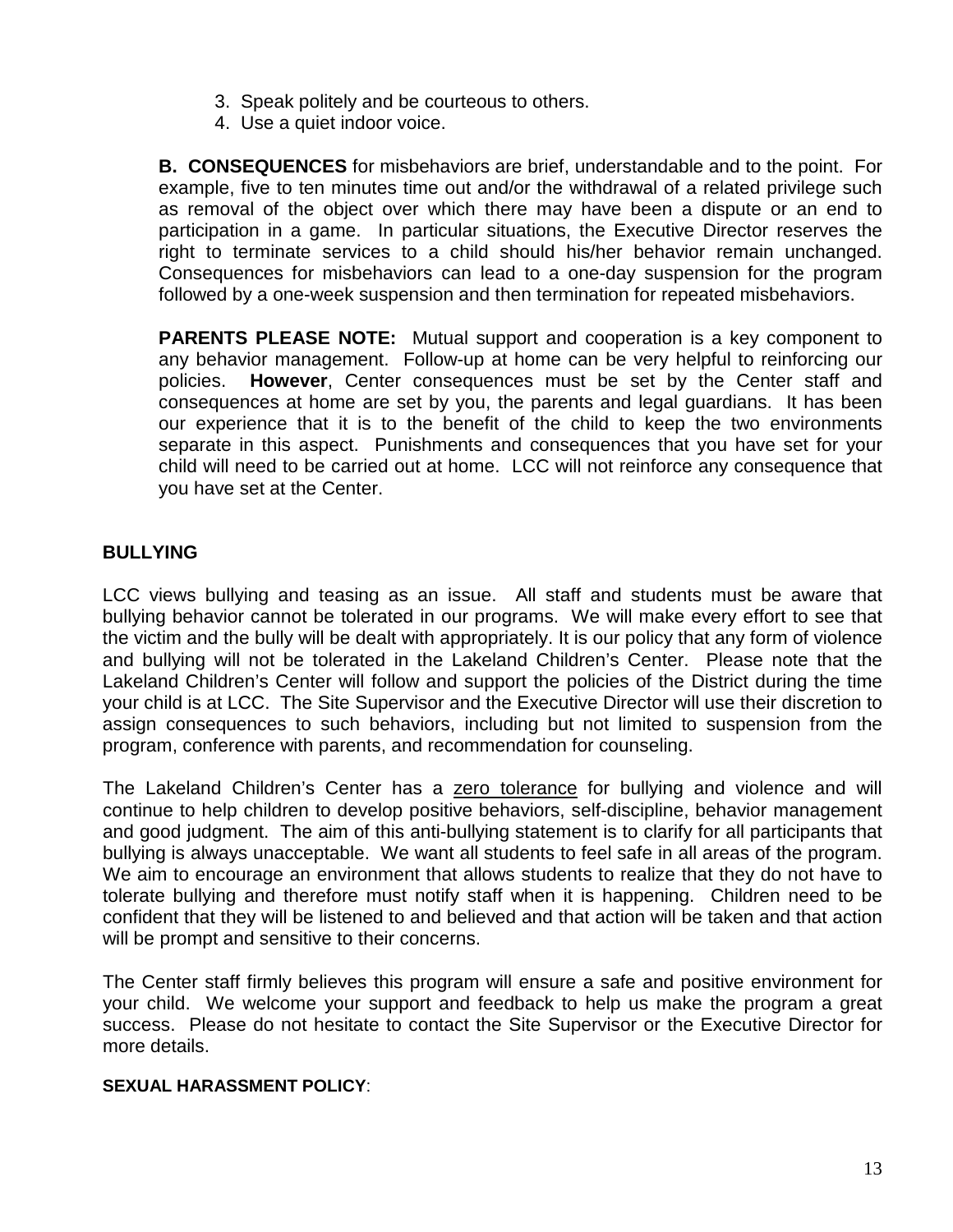Lakeland Children's Center seeks to provide the children a safe and supportive environment free from discrimination, taunting, harassment and bullying while in the program. LCC strives for an environment free from harassment on the basis of sex or gender. While it is not easy to define precisely what types of conduct could constitute sexual harassment, examples of sexual harassment include but are not limited to the following: unwelcome sexual advances, obscene gestures, displaying graphic pictures or drawings, vulgar or offensive conversation or joking. It is our policy that any form of harassment will not be tolerated in the Lakeland Children's Center. Please note that the Lakeland Children's Center will follow and support the policies of the District during the time your child is at LCC. The Site Supervisor and the Executive Director will use their discretion to assign consequences to such behaviors, including but not limited to suspension from the program, conference with parents, and recommendation for counseling.

**DISMISSAL / TERMINATION POLICY:** The Lakeland Children's Center has the right to request that a child is removed from the Center's care. Reasons for termination include, but are not limited to: failure to pay tuition or provide required documentation; LCC determines, in its sole discretion, that the child poses a threat to others or is overly disruptive to the program; failure of the parent(s) to abide by the rules or are disruptive to the program; or the Center determines that our program does not meet the needs of the child. If possible, LCC will provide advance notice. Unresolved behavioral issues can lead to a one-day suspension, a 5 day suspension and possibly termination from the program.

**HOMEWORK POLICY:** The Center is committed to the support of working families. One way in which we support families is to provide time, space and assistance for children to complete their homework at the Center in accordance with the Homework Agreement that parents and their children work out with each other. While we feel homework is an important element of the Center program, it is not our main focus and there may be days when Center activities will interfere with homework time. However we will do out very best not to have a conflict with Enrichment. We are here to provide encouragement, assistance and help. We will not take over parental responsibilities and get into the "battle of the homework" with children who choose not to get their homework done at the Center. We want your children to enjoy the Center program. We will not impose any consequences if homework is not completed; this matter belongs between parent and child and should be addressed at home. Punishments and/or consequences of this nature will need to be carried out at home.

**TUTORS AT THE SITES**: This is the second year that the Lakeland Children's Center will be providing tutors at the Sites to assist with your child's homework. While the tutor does not provide one to one tutoring sessions at the Site, they are available to assist your child with homework questions and issues they may be encountering. Our goal is to help the child and the parents. Tutors will be available to assist your child with their homework on Tuesdays, Wednesdays and Thursdays, however this schedule can change.

#### **FINANCIAL POLICIES**

**A. RATES -** At the time of enrollment, every family is expected to pay their first month's payment and a non-refundable registration fee of \$40.00.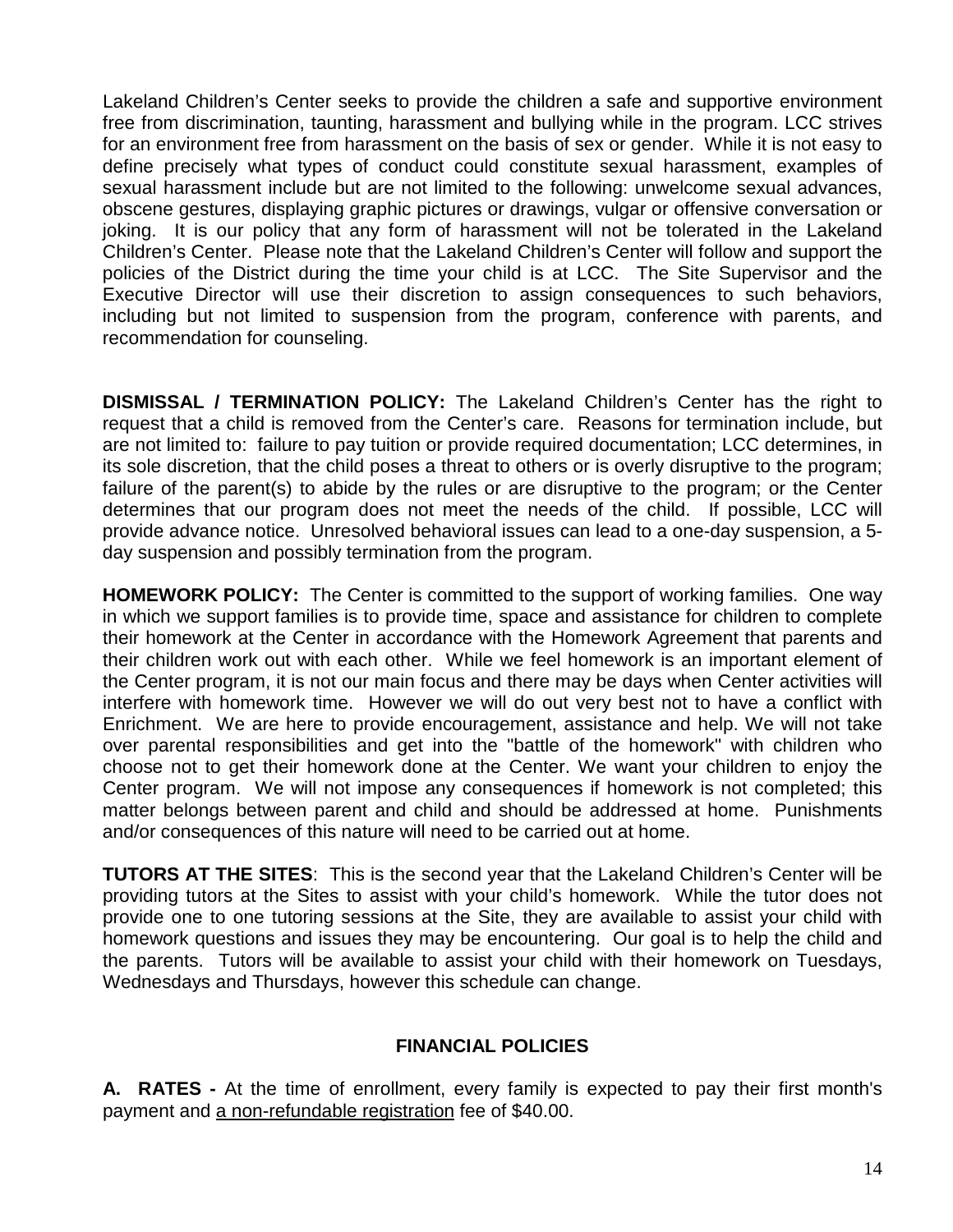Regular tuition rates are computed on the 182-day school year and divided into 10 equal monthly installments. Current fees for attending the Lakeland Children's Center are described on the **"Lakeland Children's Center Monthly Tuition Schedule"** that was included in your registration packet and on the website at [www.lakelandchildrenscenter.com.](http://www.lakelandchildrenscenter.com/) Please do not give any monies, including checks to the staff at the Sites.

Families enrolled on a regular basis are responsible for their full regular tuition fees each month regardless of the number of days in any given month or if their child does not attend on his/her regular days during the month, for any reason, i.e., illness, visiting a friend, or if parent requests that she/he go home on the bus, etc. Additionally, if a family who is enrolled on a regular basis terminates their use of the Center, for any reason whatsoever, prior to the end of a given month and regardless of the number of days remaining in the month, they are responsible for their full month's tuition.

All payments can be made either by check or money order to the Lakeland Children's Center. NO CASH WILL BE ACCEPTED. Please mail your check to P.O. Box 712, Shrub Oak, NY 10588

**B. CONTRACTS** - Contracts are effective on a yearly basis from September to June.

**C. PAYMENTS IN ARREARS** - At the start of each school year, all previous balances must be paid in full in order for a child to be accepted into the program. The Center reserves the right to refer unpaid bills to a Collection Agency.

**For regular enrollees**, payment must be received by the first (1st) of each month. A late payment fee of \$15.00 will be charged after this date. If payment falls two months in arrears, the Center will send notification by mail, email and if necessarily certified mail, with a copy retained for Center records, that the child will not be admitted to the Center until full payment is received. If full payment is not received, the child will lose their slot. If the child comes to the Center after such notification, procedures for a **"Child left at the Center"** will be followed.

The Lakeland Children's Center will no longer be able to split monthly invoices between two parties. Invoices will be issued to the registering person/parent. It is still the responsibility of the registering parent to have all invoices paid in full in a timely manner.

**For registered drop-ins,** payment must be received by the tenth (10th) of each month. If payment is not received by the 20th of the month, a \$15.00 penalty fee will be added to the bill. At the same time, the child will not be able to attend the Center until payment is received.

**D. RETURNED CHECKS** - When payments are returned to the Center from the bank, \$35.00 fee will be charged.

**E. SCHEDULE CHANGE FEE** - An administrative fee of \$20.00 per family will be charged for any and all schedule changes. Schedule changes can only take effect at the beginning of the next month. If your circumstances require that you modify your child's schedule, we will accommodate your request if space and staffing permit, but you have essentially rewritten your contract with the Center. Should you wish at a later date to return to your previous schedule, we cannot guarantee that space will be available for your child (ren).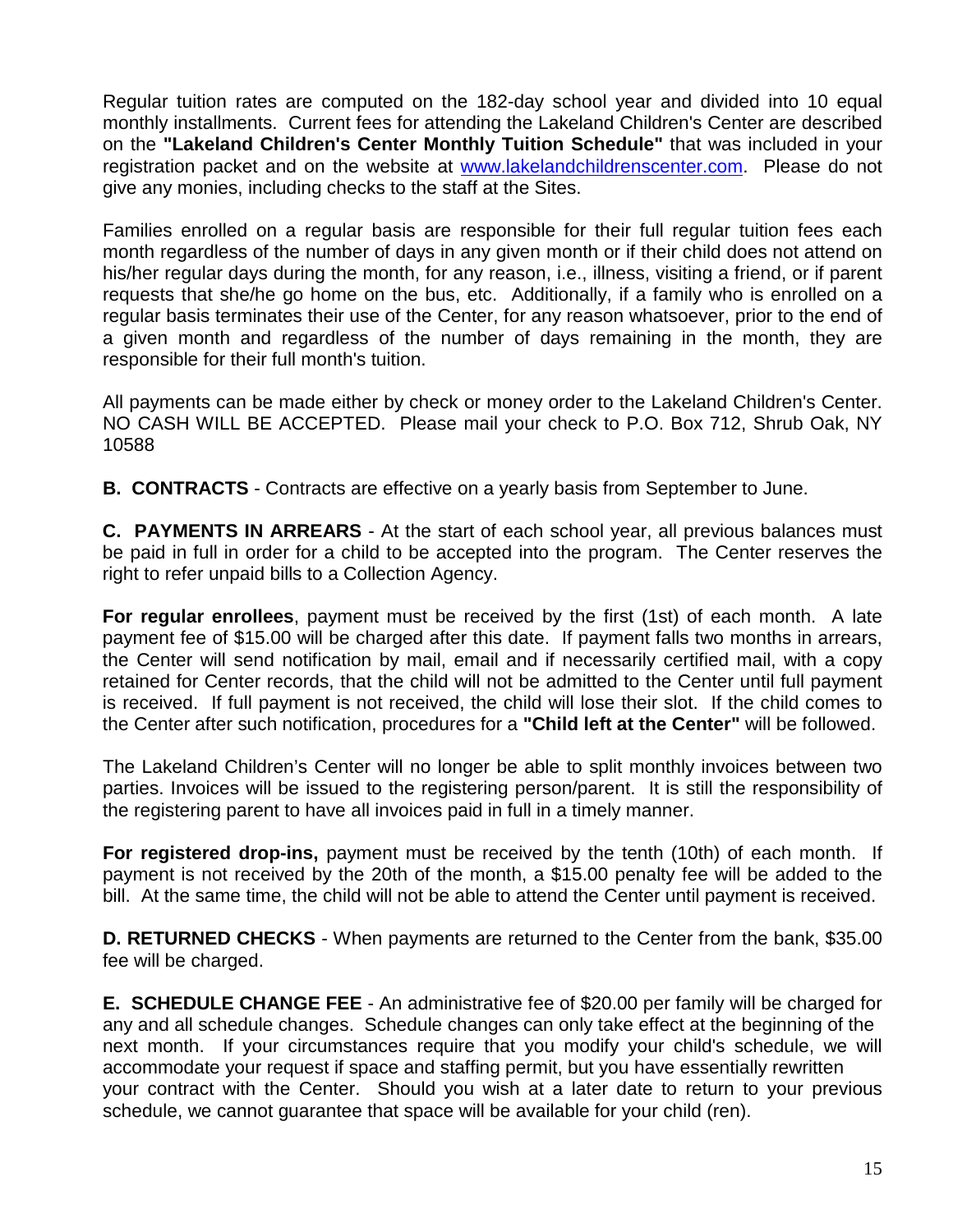**F. ATTENDANCE ON DAYS NOT CONTRACTED** - Children who are enrolled on a regular basis, but wish to attend on a day other than contracted, may do so on a drop-in basis and must notify the Site Supervisor at least 24 hours in advance and will be charged at the Drop-in rate.

**G. LATE PICK-UP** - After school pick-up times are 4:30 and 6:00 PM after which a late fee of \$10.00 per child, per fifteen (15) minutes or any part thereof will be charged.

**Please note**: Late pick-up charges apply, as well, for drop-ins left at the Center beyond or before their registered slot time. Please note that staff is aware of the time a parent signs their child out from the After School Program or signs their child into the Breakfast Program.

**Excessive lateness at scheduled pick-up times for all categories of enrollment will constitute grounds for a family's dismissal from the Center program.**

**H. REGISTERED DROP-IN POLICY** - Registered drop-ins will be accepted into the Center program on the days requested on a first come, first serve basis subject to availability based on space and staff requirements.

Parents or legal guardians must notify the Site Supervisor at least 24 hours in advance of the child's intended attendance. Upon notification the Site Supervisor will advise of availability. If there is room for the child, he/she will be added to the roster for that day's attendance and will be expected at the Center.

A Drop-In Administrative fee of \$75.00 is required at time of registration. The Drop-In fee is non-refundable.

#### **ATTENDANCE**

**A. HOURS -** The Center is open from 7:00AM – 8:30AM (7:00AM – 9:00AM for LCBMS SITE) and 2:30PM to 6:00 PM (3:30PM -6:00PM for LCBMS SITE). Parents are expected to respect the Site Supervisor need for a prompt closing time after school and before school teachers are not to accept children prior to 7:00 AM.

**B. AUTHORIZED PICK-UP & SECURITY PROCEDURES** - No child will be released to another person other than the parent/legal guardian unless so designated by you in writing. **We will not release a child to an unauthorized person.** No parent will be denied access to his/her child, including the right to pick them up from LCC unless a copy of the legal custody agreement that relinquishes such right is on file.

#### **EVERY FAMILY WILL PROVIDE US WITH A FOUR DIGIT SECURITY CODE NUMBER. THIS CODE WILL BE KEPT ON FILE AT THE CENTER. ANYONE WHO PICKS UP YOUR CHILD, INCLUDING YOURSELF, MUST KNOW THIS SECURITY CODE AND BE READY TO TELL IT TO OUR STAFF WHEN ASKED.**

Parents **must** accompany their child to the Center and sign in for before school care. Parents must sign out their child at the end of after school care.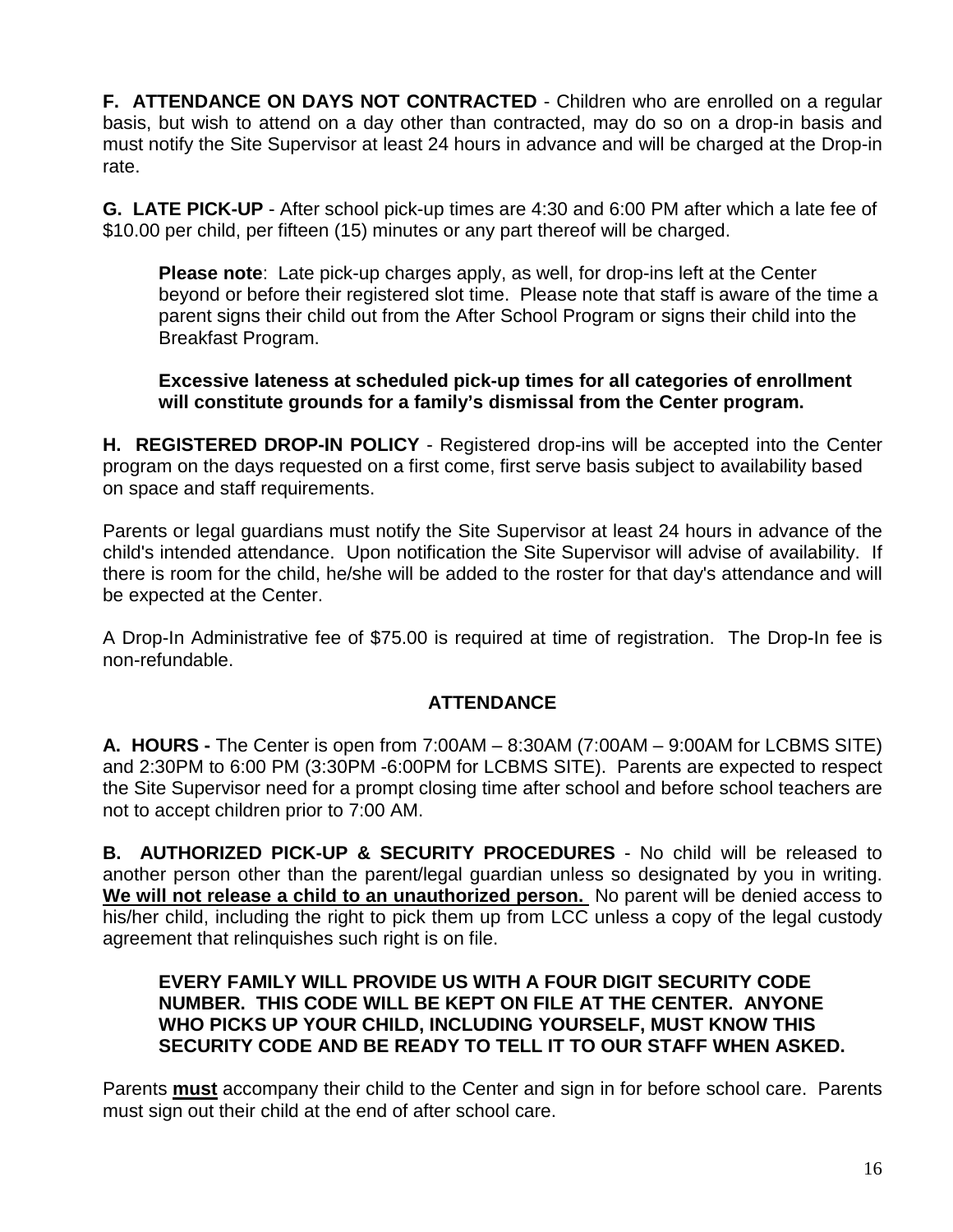#### **These policies are for the protection of your child. Please observe them carefully.**

**C. TEMPORARY CHANGE IN SCHEDULE** - If there is any change in a child's normal schedule, parents must notify the Center by phone or in person. The Center will not be responsible for mishaps that occur when it was not properly notified. Please remember to Call or e-mail us of any changes.

**D. DROP-IN SCHEDULING** - For a drop-in to be considered for space, the Center must be notified at least 24 hours in advance. (See Registered Drop-In policy)

**E. UNSCHEDULED ATTENDANCE** - If a child arrives at the Center without notification on a day other than those regularly scheduled, every effort will be made to reach the parent or legal guardian. Upon notification, the child will be sent home on the bus or the parent/legal guardian must make arrangements to pick the child up at the Center. Please note that if we do not reach anyone, the child will remain with the program.

**F. ABSENCES** - Parents must notify us when a child is going to be absent from the Center program for any reason either by a note signed by the parent or guardian to the Site Supervisor or by a phone call to the Site where a message can be left on the answering machine.

#### **NOTES TO THE CHILD'S CLASSROOM TEACHER DO NOT TAKE THE PLACE OF THE NOTE TO THE SITE SUPERVISOR.**

The procedure for follow-up on a child who is absent without notification is as follows: IN CONSULTATION WITH THE EXECUTIVE DIRECTOR:

- 1. The home school office will be contacted to inform them that the child did not arrive at the Center.
- 2. The child's home will be called.
- 3. If no one is at home, the parent or emergency contact will be notified of our efforts to locate the child.
- 4. If we are unable to reach the parent/guardian or emergency contact and are unable to locate the child, the police will be called to assist in locating the child.

**G. AFTER SCHOOL ACTIVITIES** – The Center is located at the child's home school, children may avail themselves of activities sponsored by the Home School Association after school hours. The parent must notify the Center in writing of the child's days of attendance, the duration of the class, and the activity. Children need to check in with the Site Supervisor of the Center first, for attendance purposes, before going to his/her after school activity.

**H. HALF-DAYS** - The Center will be open when half-day teacher conference days are scheduled at individual schools. Additional fees will apply. Please refer to the tuition schedule for fees.

**I. CHILD LEFT AT THE CENTER AFTER 6:15** - In the event that a child is left at a Center after the closing time, without any prior communication from the parent, the Site Supervisor will take the following steps: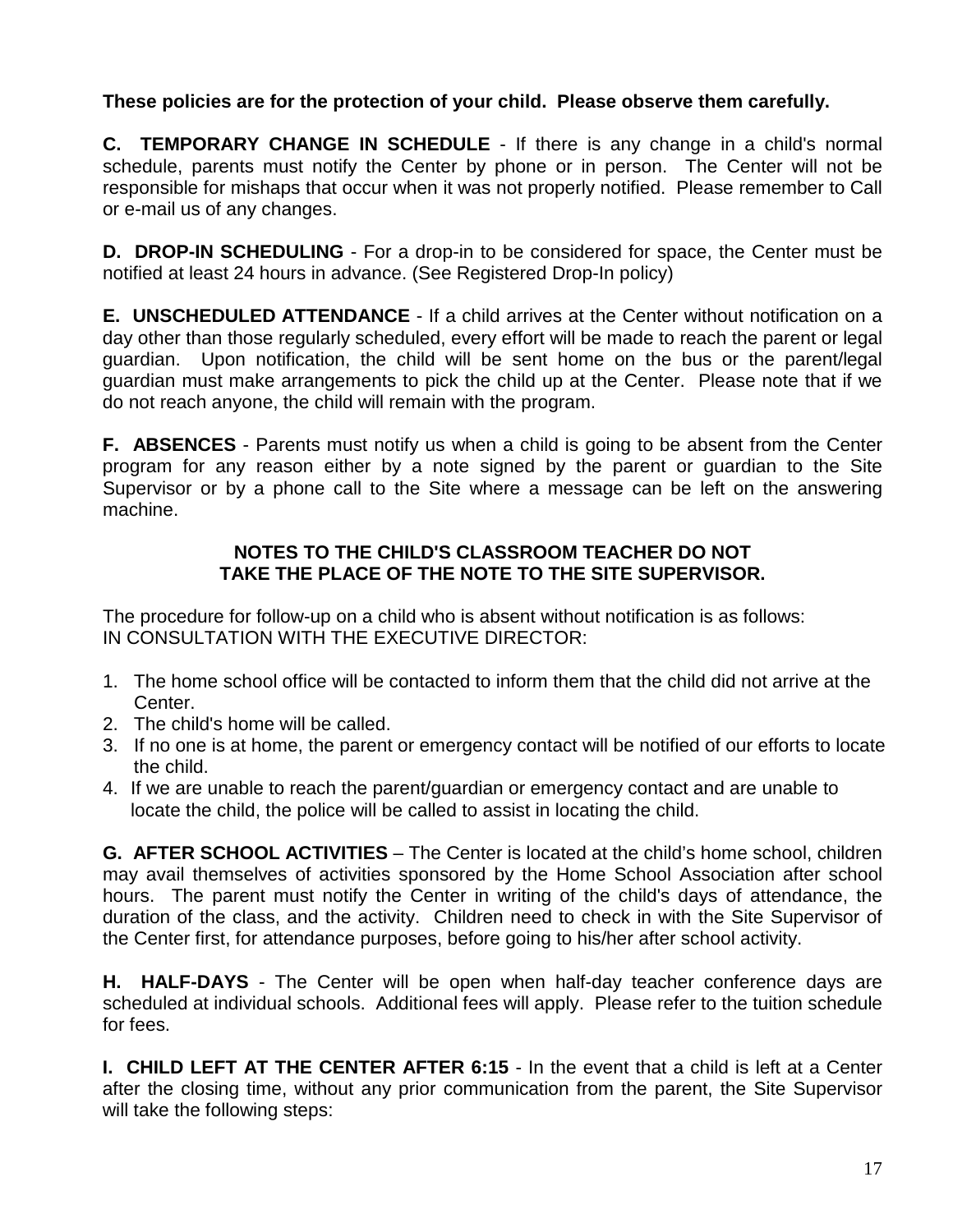- 1. Every attempt will be made to contact the parent at home or work to make arrangements for the child.
- 2. The emergency number listed for the child will be called to make arrangements for the child to either be picked up or for the Site Supervisor to drop off the child using a taxi. Parents will be billed for round-trip cab fare between the Center and the drop-off point.
- 3 Excessive lateness may result in the child being terminated from the program. Every effort is needed to pick your child up on time.

The parent will be billed at the rate of \$15.00 per child, per 15 minutes or any part thereof after the conclusion of the child's regular slot time, or prior to if enrolled in the Breakfast Program.

#### **OTHER POLICIES**

**ALL FORMS OF MEDIA:** The Board of Directors of the Lakeland Children's Center recognizes that the showing of carefully selected films and videotapes can enhance a recreational program and add variety to it. Such films and videotapes are not central to the program, however, and are to be used on an occasional rather than regular basis. LCC approves the showing of "G" Rated movies only, or "PG" Rated movies, with prior parental permission.

**B. VISITATION** - Parents are welcome to visit the Center at any time. However, parents must follow the LCC's Parent Code of Conduct while at any Site.

**C. PARENT CONFERENCES** - Parents are given every opportunity to review the program and to participate in scheduled conferences with the Site Supervisor. Conferences with the Executive Director can also be scheduled by appointment. Conferences can always be scheduled at any time throughout the school year, by appointment, if a parent, the Site Supervisor or the Executive Director feels there is a need.

**D. FOOD/SNACK SERVICE AND NUTRITION AT THE CENTER** – The Center provides nutritious snacks to the children enrolled in the After School Program and a light breakfast to children attending the Before School Breakfast Program. The Center contracts with a snack service and receives deliveries to the Center twice each month supplemented by purchases by Center staff as needed. Snacks are served daily; we do not provide "full course" meals. **It is most important that parents apprise the Center staff of any special dietary needs or restrictions.**

**E**. **BABYSITTING -** The Lakeland Children's Center neither supports nor rejects the practice of staff members providing babysitting services for parents of enrolled children outside of Center hours. Any such arrangement is between the parent and the staff member only and should be arranged for and carried out only when the staff member is not functioning as a LCC employee. Before engaging a LCC staff member for babysitting services, both the parent and the staff members are required to sign a waiver form that will be provided upon request from the Administrative Office.

#### **F. GUIDELINES FOR DIVORCED/SEPARATED PARENTS:**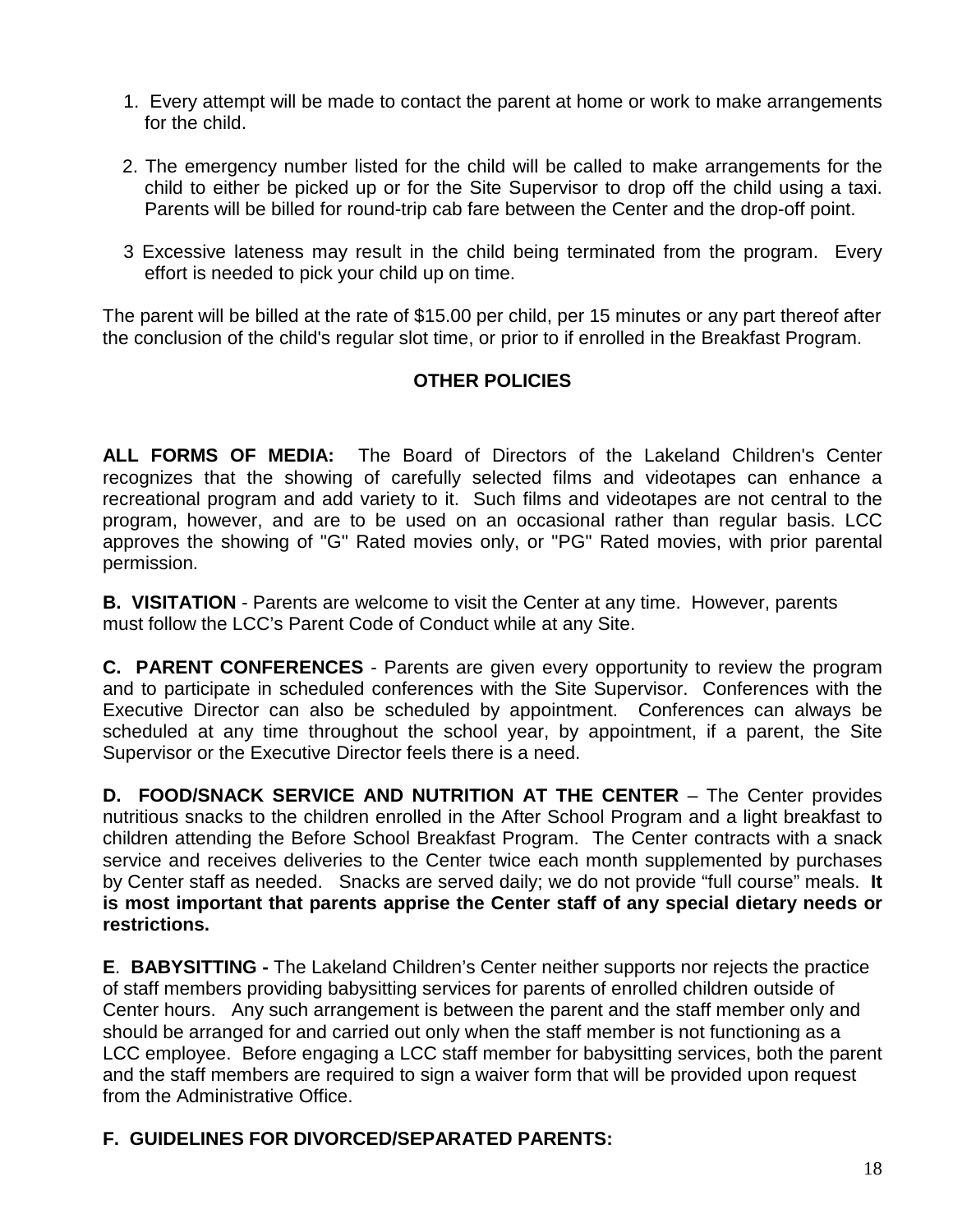It is the mission of the Lakeland Children's Center to be a support to families and to promote positive development for children. We recognize that many families are in transition and have experienced divorce and separation. In order to provide the best possible care for your children, who are our main priority, we feel that it is vitally important that we be able to maintain good relations with all the significant adults in their lives.

The Lakeland Children's Center will no longer be able to split monthly invoices between two parties. Invoices will be issued to the registering person/parent.

The staff of the Lakeland Children's Center is trained in and sensitive to the issues of divorce and separation. The Executive Director asks that you make an appointment to meet privately your child's Site Supervisor in order to discuss any matters of importance in relation to the divorce/separation and any other issues that may help us in the care of your children. For instance, we need to be very clear with regard to the following:

- What the custody arrangements are;
- Which parent to contact first for general questions and in an emergency;
- Will there be a request for duplicate program information to be sent to both parents;
- Who is responsible for payments to the Program;
- Who will or will not be authorized to pick up the children;
- What are the visitation schedules which involve picking up of the children at the

program;

- Who the other significant adults are in the children's life and their relationship to the children, especially if we are to have contact with them as well;
- It will also be helpful to discuss the child's general feelings as you see it so that we may be appropriately responsive to your children when they are with us.

In an effort to minimize situations which may be uncomfortable for you, your children and our staff, we ask that parents refrain from talking about custody issues, visitation disputes and problems with, or talking negatively about, the child's other parent in front of children. Please note, we cannot deny a parent access to their child upon the word of the other parent unless we have a copy of a court order stating that this is the case. **Legally we cannot keep a parent from picking up his/her child from the site without having a copy of the court orders from the Court. If there is any type of court order, a copy must be on file with LCC.** If there are concerns of which we need to be aware, please arrange to meet privately with the Site Supervisor and/or Executive Director. Once again, it is the child's well-being that is our main priority, and we need to be able to maintain good relations with both parents.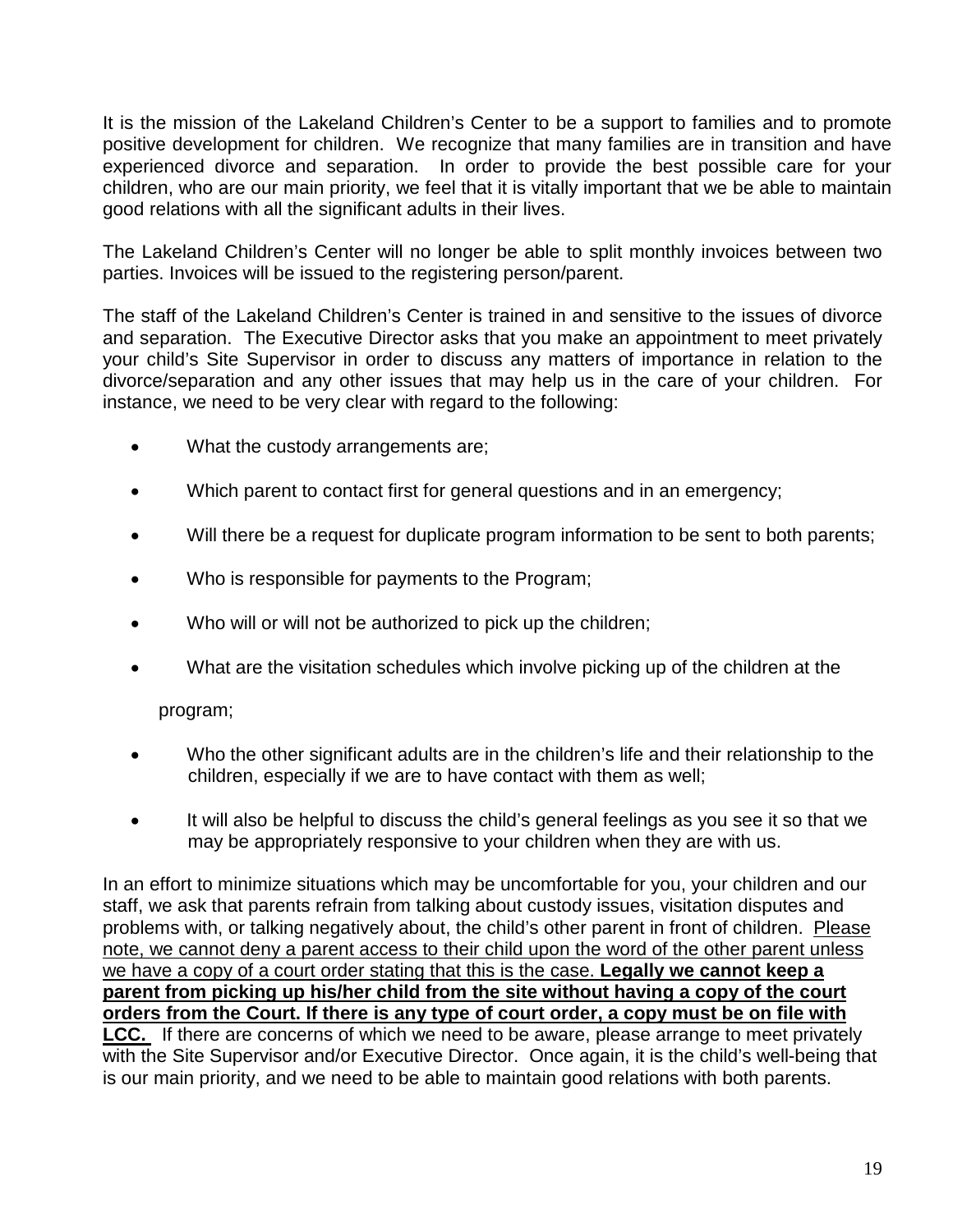#### **PLAN FOR HEALTH AND SAFETY**

**A. FIRE DRILL/EVACUATION PLAN:** The Site Supervisor at each Center will conduct a monthly fire drill with the children. Lockdown Drills and Sheltering In place drills will also occur.

**B. HEALTH PLAN:** The goal of the following provisions is to ensure the health and safety of the children at the Lakeland Children's Centers. All these provisions shall be discussed in full with all employees of the Center...

All children shall have accurate and current health records, including allergies and special medications, on file at the Center.

The program considers the applications of children with special needs on a case by case basis.

LCC cares for well children, mildly ill children and those taking medication. All children are well and parents will be asked to pick up any children if they are mildly ill.

To benefit the health of the children, the daily program can include appropriate rest or quiet time, where a child rest or play quietly and periods of supervised outdoor play when weather permits.

Staff shall take measures to minimize the spread of infections. Staff shall be instructed in CPR and Basic First Aid and to recognize symptoms of illnesses, communicable diseases and child abuse or neglect and shall be alert to identifying these symptoms. First aid supplies will be readily available and include the appropriate directions for their administration.

Children will not be administered any medication, prescription, variation in diet or any other remedy treatment, nor shall special medical procedures be carried out without the written order of a physician. Additional information is available at the Administration Office or on the website. [www.lakelandchildrenscenter.com.](http://www.lakelandchildrenscenter.com/)

If circumstances require it, the Center will contact the child's physician as provided on the registration form. A physician's note will be required should your child have a contagious disease/condition.

If a child is sick or injured, the child's parents or guardians will be notified. If they cannot be reached, the emergency contact will be called. If a child is not feeling well and needs to be picked up, it is imperative that parents pick up as soon as possible. A parent must make every effort to pick up their child immediately or get an emergency contact to pick up the child. If your child has a fever, the child must stay home for 24 hours after the symptoms are gone.

A child with symptoms of illness shall be provided with a place to rest quietly under the supervision of the Site Supervisor or aide until removed from the Center by the parent or guardian or other authorized person.

In an emergency, the parents will be contacted immediately. The Site Supervisor shall secure first aid or emergency medical care. If transportation of an injured child is necessary before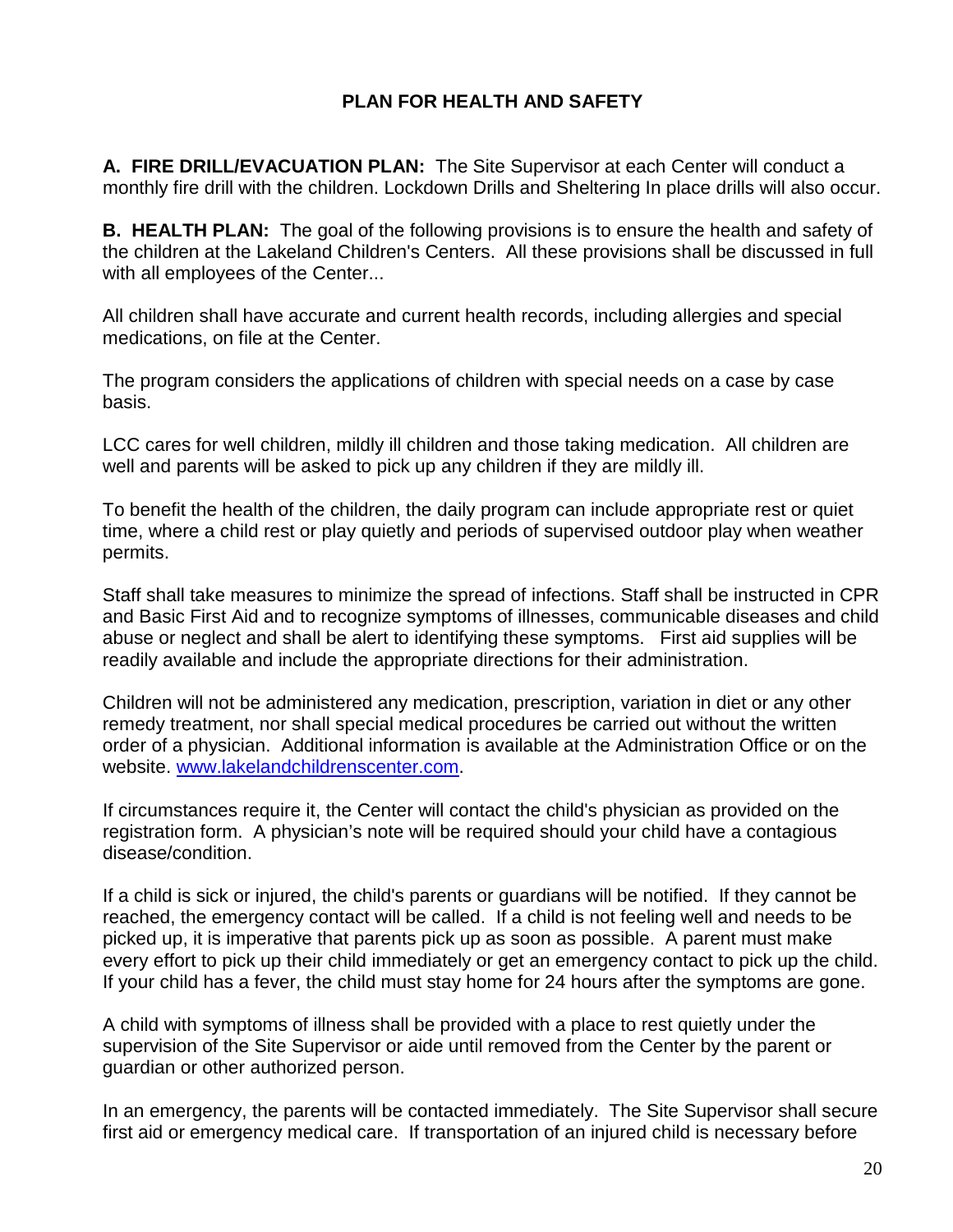the parent arrives, an ambulance service will be called. The child will be transported to the New York-Presbyterian Hudson Valley Hospital (or alternate facility). A member of the Center's staff shall accompany the child and bring to the hospital the Emergency Permission Release Form and Medical Form from the Center records.

The Center shall keep a record of all accidents, injuries and/or emergencies, to be completed by the person who handled the treatment.

**C. CENTER POLICY ON CHILD ABUSE PREVENTION:** All staff is screened by the New York State Central Register of Child Abuse and Maltreatment as part of the hiring process. All staff is trained in recognizing the signs of child abuse and neglect, and the procedures to follow for reporting suspected abuse. Lakeland Children's Center staff is mandated by law to report any suspicion of child abuse.

#### **CENTER GUIDELINES FOR CHILD ABUSE PREVENTION**

**A. CHILD ABUSE PREVENTION PROGRAM:** The following is to be used as a benchmark for building the foundation towards prevention of child abuse.

- 1. Be an "open" Center Create an atmosphere where children are comfortable expressing their feelings.
- 2. Share concerns of and about children.
	- Talk with other staff members.
	- Talk with the Executive Director.
	- Talk with the parents.
- 3. Encourage and foster the children's self-esteem.
	- Help children to know the "good me".
	- Praise every child every day.
- 4. Stress body awareness through language and health and safety programming themes. Help children to appreciate their differences.
	- Learning about and taking care of our bodies.
	- Introduce the concept of privacy.
	- Everyone is special and unique.
	- Talk about "our special selves".
- 5. When appropriate, encourage the children's sense of privacy (ownership).
	- They do not always have to share. There are times when their projects, toys, etc. are theirs alone.
	- Encourage respect for their things, bodies, etc.
- 6. Help them to be assertive and independent in acceptable ways.
	- Give children acceptable choices.
	- Allow children to say "no" when appropriate.
	- Remember, children have rights, too!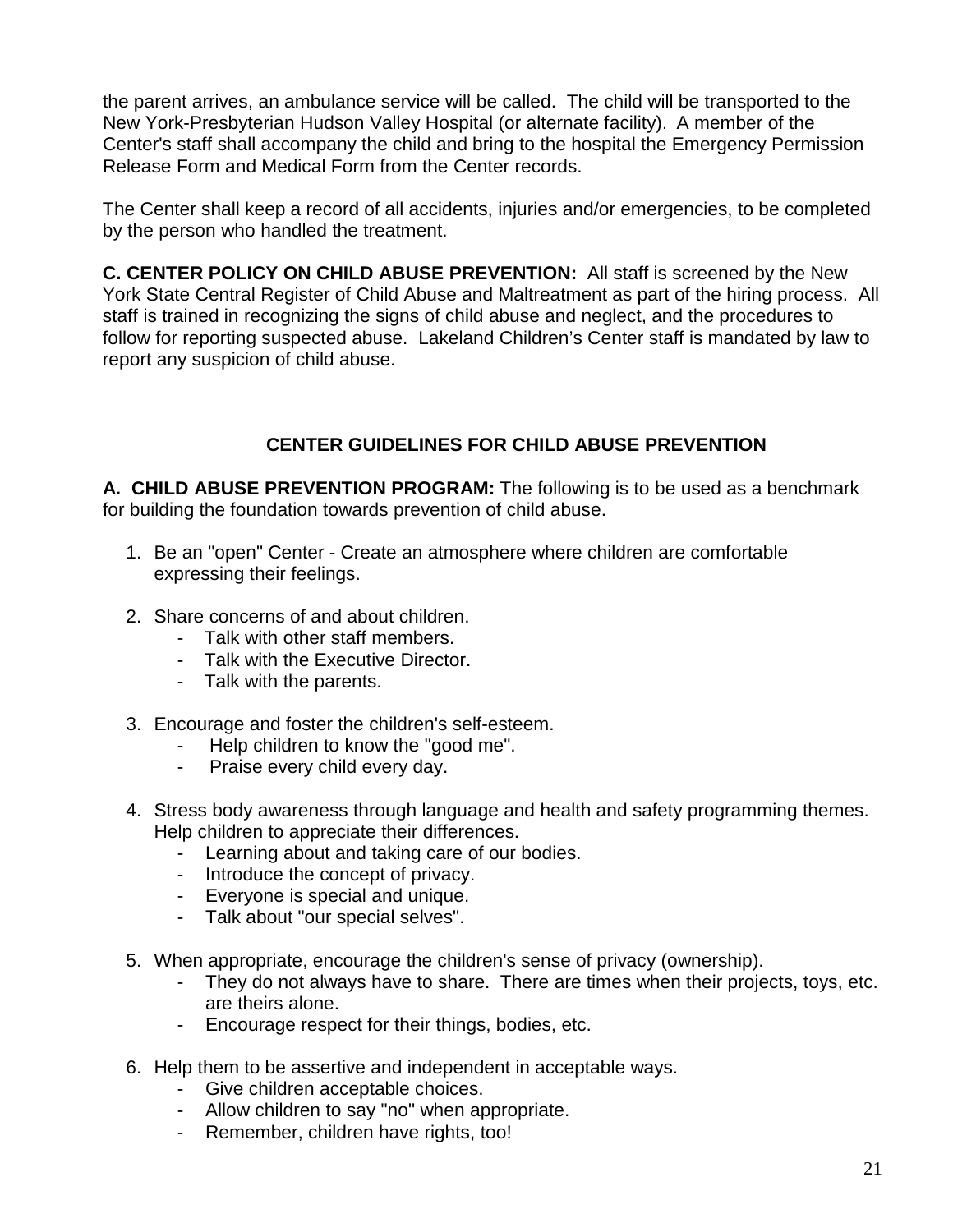- 7. Encourage children to trust their feelings.
	- Find opportunities to discuss feelings.
	- Be open about your feelings.
	- Talk about differences between good secrets/bad secrets. I.e. a good secret is not telling about a surprise party. A bad secret is one that makes us feel uncomfortable.
- 8. Use terms such as `special', `good touches/bad touches', and `privacy'

#### **B. PROCEDURES FOR REPORTING SUSPECTED CHILD ABUSE:**

Day care center workers are required by law to report any cases of suspected child abuse.

#### **CHILD PROTECTION**

All staff members employed by The Lakeland Children's Center are mandated reporters of child abuse or maltreatment. It is the legal responsibility of a mandated reporter to make a report to the State Central Registry (SCR) if in his or her professional role at the Center, he or she has reasonable cause to suspect child abuse or maltreatment or acquires information in any way about a suspected case of child abuse or maltreatment.

Under no circumstance will the Center carry out its own investigation into an allegation or suspicion of abuse or maltreatment. Full cooperation will be given to any and all properly identified representatives from Child Protective Services (CPS), New York State Office of Children & Family Services (OCFS) or law enforcement agencies looking into a suspected instance of child abuse or maltreatment involving ABC Care Center in any way requested. LCC will comply fully with all CPS and OCFS rules and regulations regarding investigations into child abuse or maltreatment. The detailed information regarding rules and regulations of investigations of child abuse or maltreatment is readily available at each Site for parents to review upon request.

The details of CPS and/or OCFS investigations will be kept confidential, with the information given out to authorized recipients on a "need to know" basis only. LCC may be prohibited to contact the parent of a child named in a suspected instance of child abuse or maltreatment. Information will be provided to the parent from LCC only if CPS and OCFS give permission to do so.

Parents must inform their child's teacher of any visible injuries or marks on a child (accidental or other) as soon as the child arrives at the Center. It is in the best interest of the parent to tell the teacher how the injury occurred and what, if any, action had been taken to care for the injury. This will be documented on our standard accident/incident report form and kept in the child's file.

You will be promptly informed if during your child's day at the Center he or she is injured or sustains a mark or abrasion on his or her skin (accidental or other), or if a previously unreported mark or injury to the skin is discovered. This will also be documented on our standard incident/accident report form and kept on file.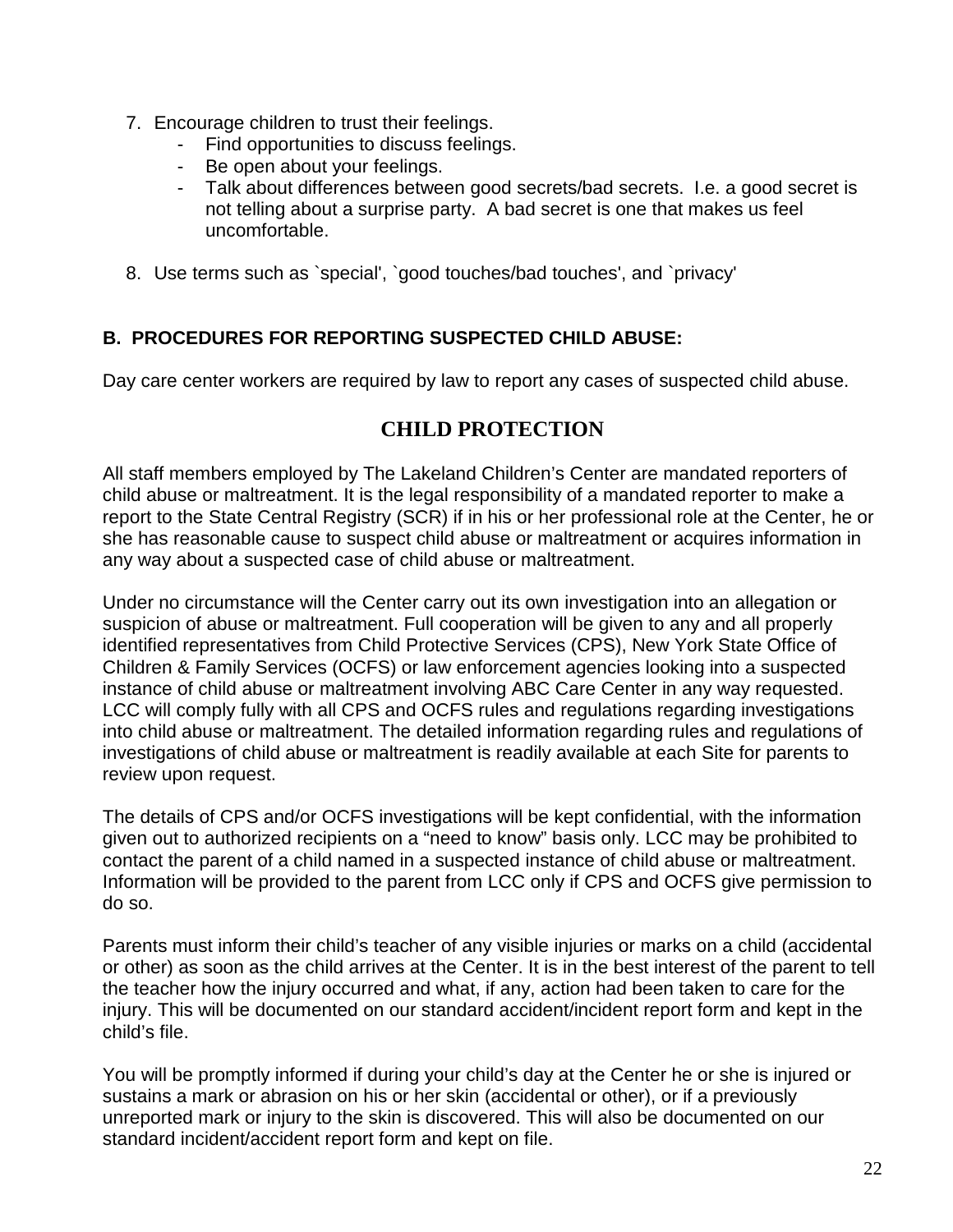If you suspect that abuse or maltreatment of your child has occurred (at LCC or otherwise) you may report it by calling the hotline (Public Hotline: 800-342-3720).

In the event that any employee or employees of the Lakeland Children's Center are named as the subject(s) of an investigation of a suspected case of child abuse or maltreatment, the appropriate action will be taken to ensure the safety of all children at the Center.

#### **CHILD ABUSE INDICATORS**

#### **A. PHYSICAL ABUSE:**

#### **Child's Physical Indicators**:

- Unexplained bruises and welts:
	- on the face, lips, mouth;
	- on torso, back, buttocks, thighs;
	- in various stages of healing;
	- clustered, forming regular patterns, reflecting the shape of the article used to inflict (electric cord, belt buckle);
	- on several different surface areas; and
	- regularly appear after an absence, weekend or vacation.
- Unexplained burns:
	- cigar, cigarette burns, especially on soles, palms, back or buttocks.
	- Immersion burns (sock-like, glove-like, doughnut-shaped on buttocks or genitalia);
	- patterned like an electric burner, iron, etc.; and
	- rope burns on arms, legs, neck or torso.
- Unexplained fractures:
	- to skull, nose, facial structure;
	- in various stages of healing;
	- multiple or spiral fractures; and
	- swollen or tender limbs.
- Unexplained lacerations or abrasions:
	- to mouth, lips, gums, eyes;
	- to external genitalia; and
	- on backs or arms, legs or torso.
- Human bite marks.
- Frequent injuries that are "accidental" or "unexplained".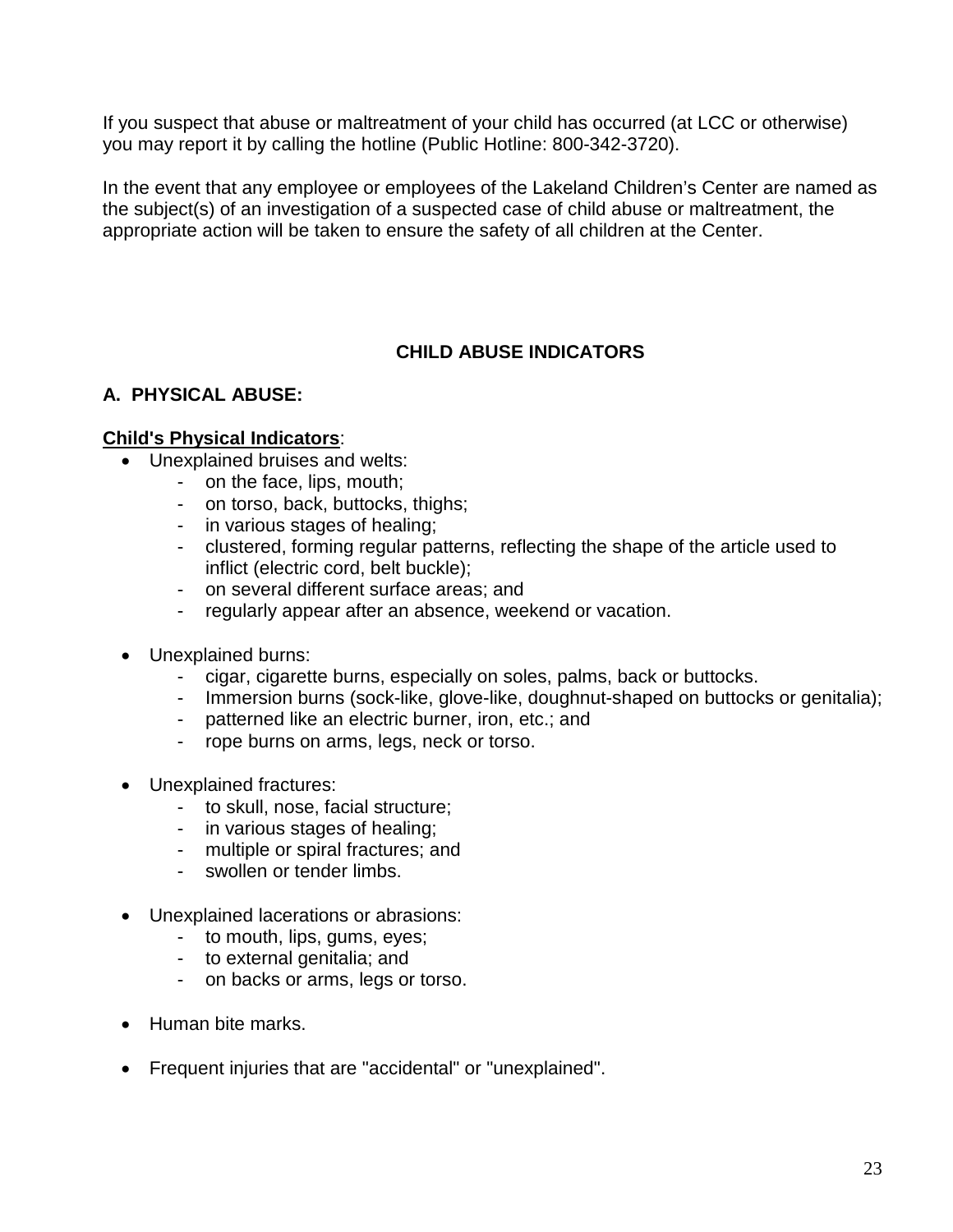#### **Child's Behavioral Indicators:**

- Wary of adult contacts.
- Apprehensive when other children cry.
- Behavioral extremes: aggressive, withdrawal.
- Frightened of parents.
- Afraid to go home.
- Reports injury by parents.
- Wears long-sleeved or similar clothing to hide injuries.
- Seeks affection from any adult.

#### **Parent's Behavioral Indicators:**

- Seems unconcerned about the child.
- Takes an unusual amount of time to obtain medical care for the child.
- Offers an inadequate or inappropriate explanation for the child's injury.
- Gives different explanations for the same injury.
- Misuses alcohol or drugs.
- Disciplines the child too harshly considering the child's age or what he/she did wrong.
- Sees the child as bad, evil, etc.
- Has a history of abuse as a child.
- Attempts to conceal the child's injury.
- Takes the child to a different doctor or hospital for each injury.
- Has poor impulse control.

#### **B. MALTREATMENT:**

#### **Child's Physical Indicators:**

- Consistent hunger, poor hygiene, inappropriate dress.
- Consistent lack of supervision, especially in dangerous activities or long periods.
- Unattended physical problems or medical or dental needs.
- Abandonment.
- Often tired or listless.

#### **Child's Behavioral Indicators:**

- Begging or stealing food.
- Extended stays in school (early arrival and late departure).
- Attendance at school infrequent.
- Constant fatigue, listlessness or falling asleep in class.
- Alcohol or drug abuse.
- States there is no caretaker.

#### **Parent's Behavioral Indicators:**

- Misuses alcohol or drugs.
- Has disorganized, upsetting home life.
- Is apathetic, feels nothing will change.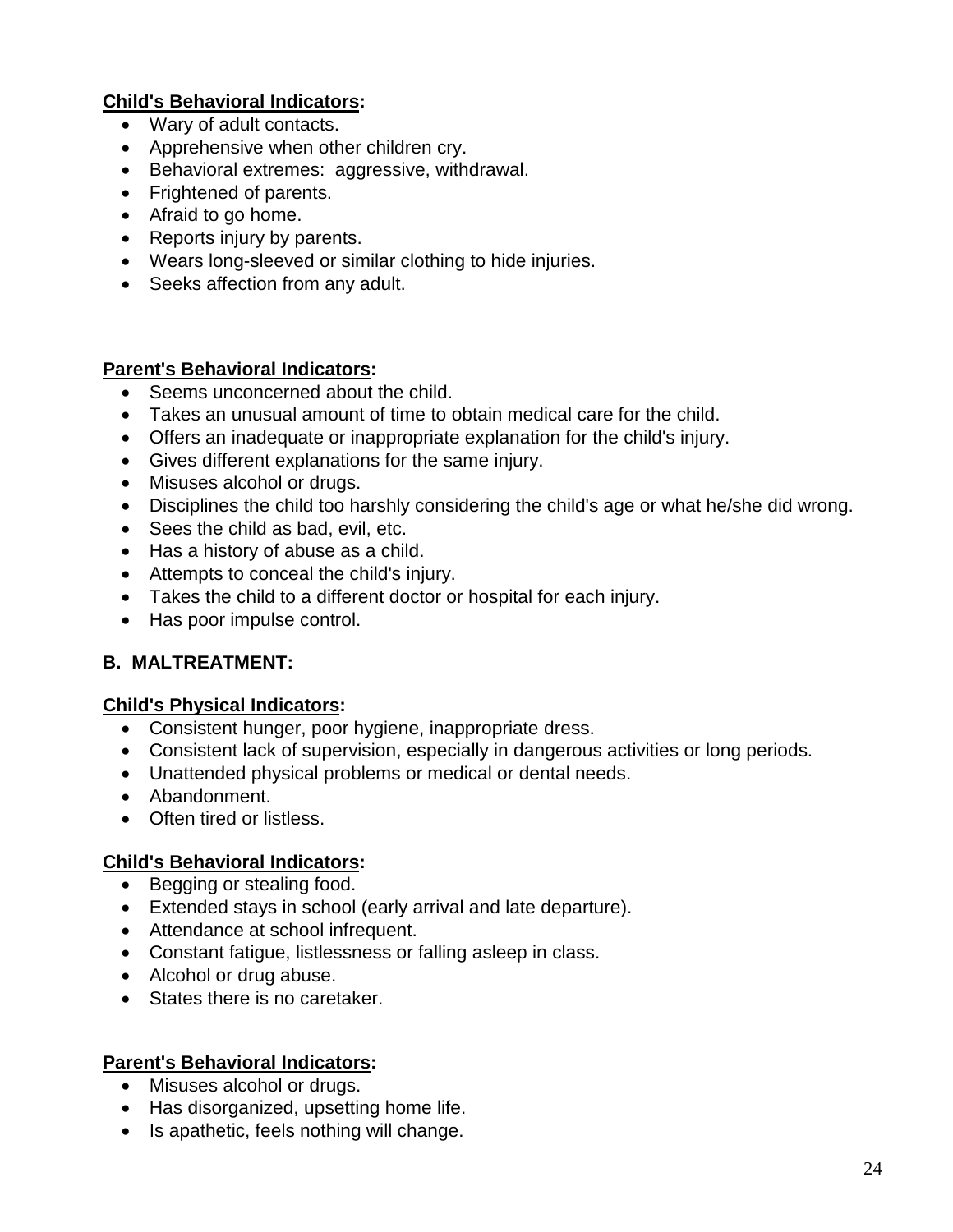- Is isolated from friends, relatives, neighbors.
- Has long-term chronic illness.
- Cannot be found.
- Has a history of neglect as a child.
- Exposes the child to unsafe living conditions.
- Evidence limited intellectual capacity.

#### **C. EMOTIONAL NEGLECT:**

#### **Child's Physical Indicators:**

Exhibits one or more of the following:

- Speech Disorders.
- Lags in physical development.
- Failure to thrive.

#### **Child's Behavioral Indicators:**

- Habit disorders (sucking, biting, rocking, etc.)
- Conduct disorders (antisocial, destructive, etc.)
- Neurotic traits (sleep disorders, speech disorders, inhibition of play)
- Psychoneurotic reactions (hysteria, obsessions, compulsive, phobias, hypochondria)
- Behavioral extremes: compliant, passive, shy, aggressive, demanding.
- Overly adaptive behavior: inappropriately adult or inappropriately infantile.
- Developmental lags (mental, emotional)
- Attempted suicide.

#### **Parent's Behavioral Indicators:**

- Treats children in the family unequally.
- Doesn't seem to care much about child's problems.
- Blames or belittles a child.
- Is cold and rejecting.
- Withholds love.
- Inconsistent behavior toward the child.

#### **D. SEXUAL ABUSE:**

#### **Child's Physical Indicators:**

- Difficulty in walking or sitting.
- Torn, stained or bloody underclothing.
- Pain or itching in the genital area.
- Bruises or bleeding in external genitalia, vaginal or anal areas.
- Venereal disease (especially in pre-teens).
- Pregnancy.

#### **Child's Behavioral Indicators:**

- Unwilling to change for gym or participate in physical education class.
- Withdrawal, fantasy or infantile behavior.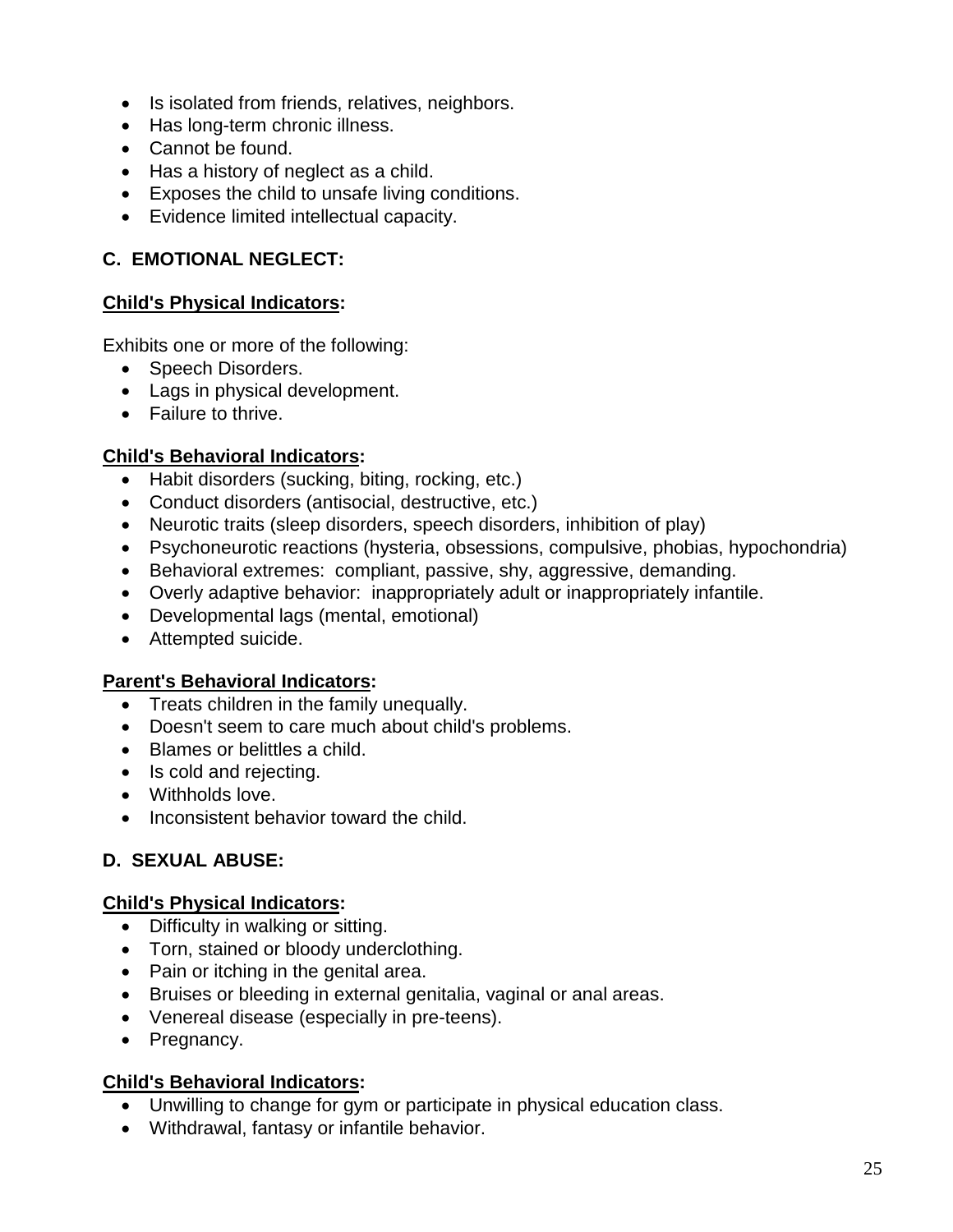- Bizarre, sophisticated or unusual sexual behavior or knowledge.
- Poor peer relationships.
- Delinquent or runaway.
- Reports sexual assault by a caretaker.

#### **Parent's Behavioral Indicators:**

- Very protective or jealous of the child.
- Encourages child to engage in prostitution or sexual acts in the presence of caretaker.
- Misuses alcohol or drugs.
- Is geographically isolated and/or lacking in social and emotional contacts outside the family.
- Has low self-esteem.

#### **PARENTS UNDER THE INFLUENCE**

Staff will make every effort to protect a child from getting into a vehicle with an adult who seems to be impaired in any way. If necessary, the police will be notified.

#### **EMERGENCY PROCEDURES**

#### **A. BUILDING EMERGENCY**

- 1. In the case of a building emergency, the Center will be evacuated along with the rest of the building.
- 2. If it is necessary to vacate the building because of fire or other emergency, children will be brought by school bus or police transportation to the closest other Center site or a safe building. Parents or emergency contacts will be notified as to where children have been brought. In addition, parents should listen to WHUD (100.7FM) for information and announcements.

**B. WEATHER RELATED CLOSINGS:** The procedure for weather related delays and closings are as follows:

**1. The Before School Breakfast Program is CANCELED when the Lakeland School District closes or delays the opening of school.** AM Site Supervisor will be contacted by phone by the Executive Director as soon as it is known that the District plans to close or delay the opening of school. Listen to radio station WHUD (100.7 FM) for announcements as well as updates on the LCC website. LCC does not call parents to notify them of closures or delays. One can also sign up for a text message alert through WHUD.

#### **2. EARLY DISMISSAL OF SCHOOL (BEFORE 2:30PM DISMISSAL TIME):**

When school is dismissed early due to weather or other emergency conditions **the Center is required to close**. Children will go home on their regular buses if the school closes before dismissal. Children will go on the 2:30 PM bus if the Center is in its home school**. If the Lakeland School District cancels its After School activities for any reason, the Lakeland Children's Center will also be closed.** Listen to radio station WHUD (100.7 FM) for announcements as well as updates on the LCC website. One can also sign up for a text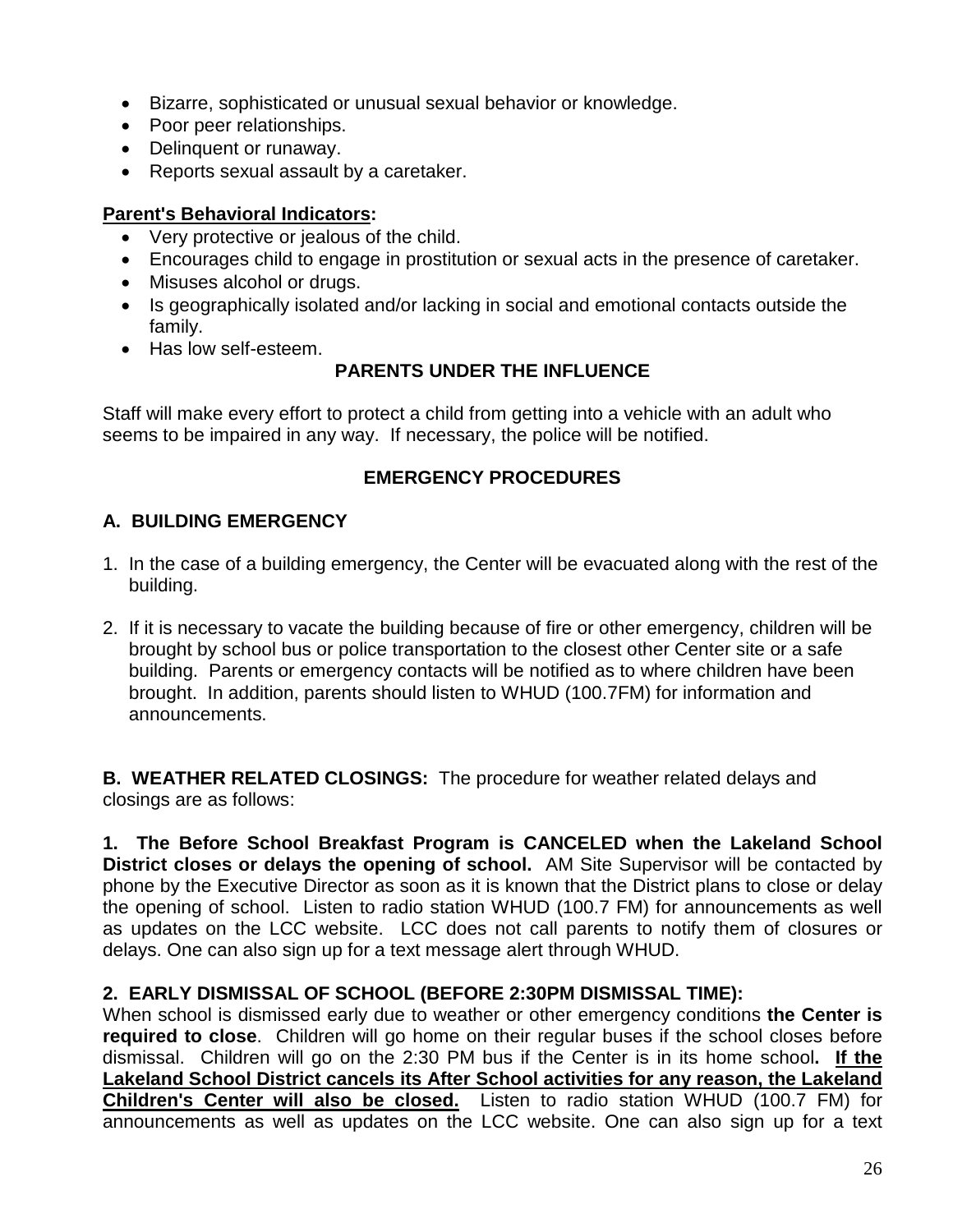message alert through WHUD. LCC does not call parents to notify them of closures or delays.

**3. SCHOOL CLOSING AFTER 2:30 PM:** If weather conditions warrant closing of the Center after the 2:30 PM dismissal, every effort will be made to contact parents and/or emergency contacts. Please listen to WHUD (100.7FM) for information about early closures and dismissal as well as updates on the website for specific closing times for Lakeland Children's Center for a closing time. One can also sign up for a text message alert through WHUD.

 It is anticipated that parents or their authorized pick-ups will arrive by the specific closing time to pick up their children. This will help to ensure that everyone gets home safely. LCC does not call parents to notify them of closures or delays.

It is understood that delays in openings, early closings, and full day closings can be a hardship for those parents who must report to work despite the weather. Such decisions will not be made lightly and will only be made with the safety of the children and staff as a driving force.

#### **ASSISTANCE POLICY**

Applications for tuition assistance will be available to any parents who request it. A Boardappointed committee will set guidelines and review all applications. Tuition assistance is to be considered for qualified applicants each year as funds allow.

#### **A. GENERAL GUIDELINES:**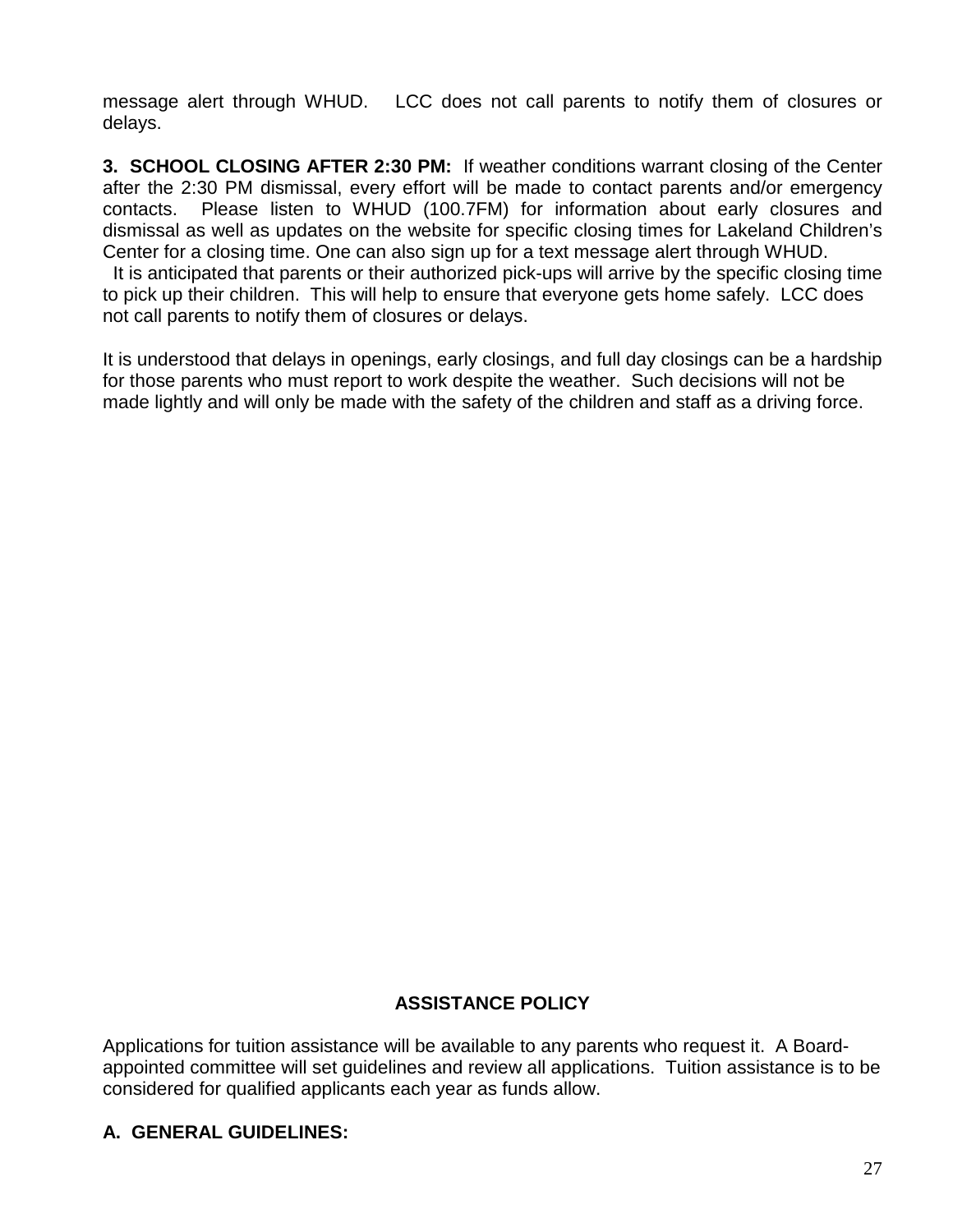- 1. The committee will determine the amount of tuition assistance based on need and availability of funds.
- 2. Within the guidelines and availability of funds, tuition assistance may not be awarded to all families who request it.
- 3. Families are required to make some contribution towards tuition payments.

**B. INCOME CRITERIA:** To be reviewed annually and may be changed by a vote of the Board of Directors.

**2016 – 2017 Income Guidelines** 

| <b>Household</b>                | Annual |  |
|---------------------------------|--------|--|
| Size                            |        |  |
| 1                               | 21,978 |  |
| 2                               | 29,639 |  |
| 3                               | 37,296 |  |
| 4                               | 44,955 |  |
| 5                               | 52,614 |  |
| 6                               | 60,273 |  |
| 7                               | 67,951 |  |
| 8                               | 75,647 |  |
| <b>Each additional</b><br>7,696 |        |  |
| <b>Family Member</b>            |        |  |

- **C. SPECIAL CIRCUMSTANCES:** (Circumstances are not weighed in any particular order of priority)
	- 1. Number and ages of children per family.
	- 2. Number and ages of children attending the Center.
	- 3. The number of years enrolled with the Center.
	- 4. Unusual family expenses, i.e., medical expenses, emergency occurrences, etc.
	- 5. Single parents, especially those with more than one child in the family.
	- 6. Families with special needs.
- **D. DOCUMENTATION:** Proof of income and expenses shall be supplied by the parents.
	- 1. Prior year's income tax statement (all pages)
	- 2. Statement and evidence of all monthly expenses.
	- 3. Statement and evidence of special circumstances.

#### **ABOUT THE LAKELAND CHILDREN'S CENTER BOARD OF DIRECTORS**

The governing body of the Lakeland Children's Center is the Board of Directors, which is elected by the members (users and friends) of the Center at the annual meeting/ Spring Fling held each year.

#### **THE BOARD OF DIRECTORS IS MADE UP OF VOLUNTEER WORKING PARENTS**.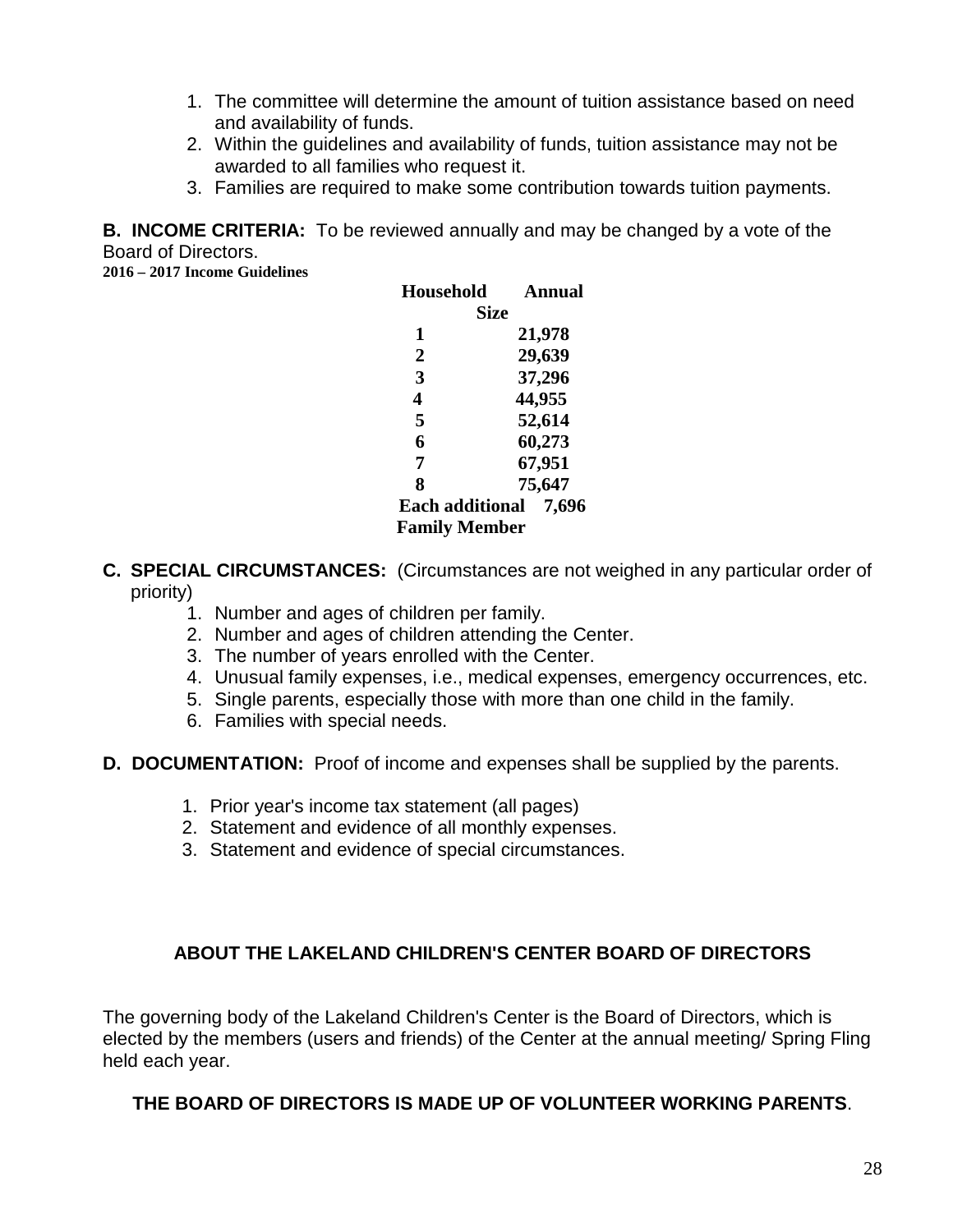It is the responsibility of the Board of Directors to:

- 1. Hold staff and volunteers accountable for the work they have agreed to do for the Center.
- 2. Carry responsibility for the continued development of the Center's resource base.
- 3. Keep track of the Center's finances.
- 4. Make certain that staff and board work together for the good of the Center.
- 5. Ensure that a vision and a sense of purpose are shared by all members of the organization.
- 6. Be responsible for looking ahead and keeping ahead!
- 7. Set policy and assist staff with the implementation of policy.

It is the responsibility of the membership to:

- 1. Stay informed about matters regarding the Center.
- 2. Be aware of the policies of the Center.
- 3. Inform the Executive Director regarding concerns or problems.
- 4. Be involved in the care of your children!

#### **WE NEED AND WELCOME YOUR HELP AND SUGGESTIONS**

**Interested in becoming a Board member? Please complete the application and return it to the Executive Director. The Board of Directors Application can be obtained by calling the Administrative Office or on the LCC website.** 

#### **COMMITTEES OF THE LAKELAND CHILDREN'S CENTER**

#### **BUDGET AND FINANCE**

**GOAL:** To prepare the annual budget and to assist the Executive Director in the management of the Center's financial affairs.

#### **TASKS:**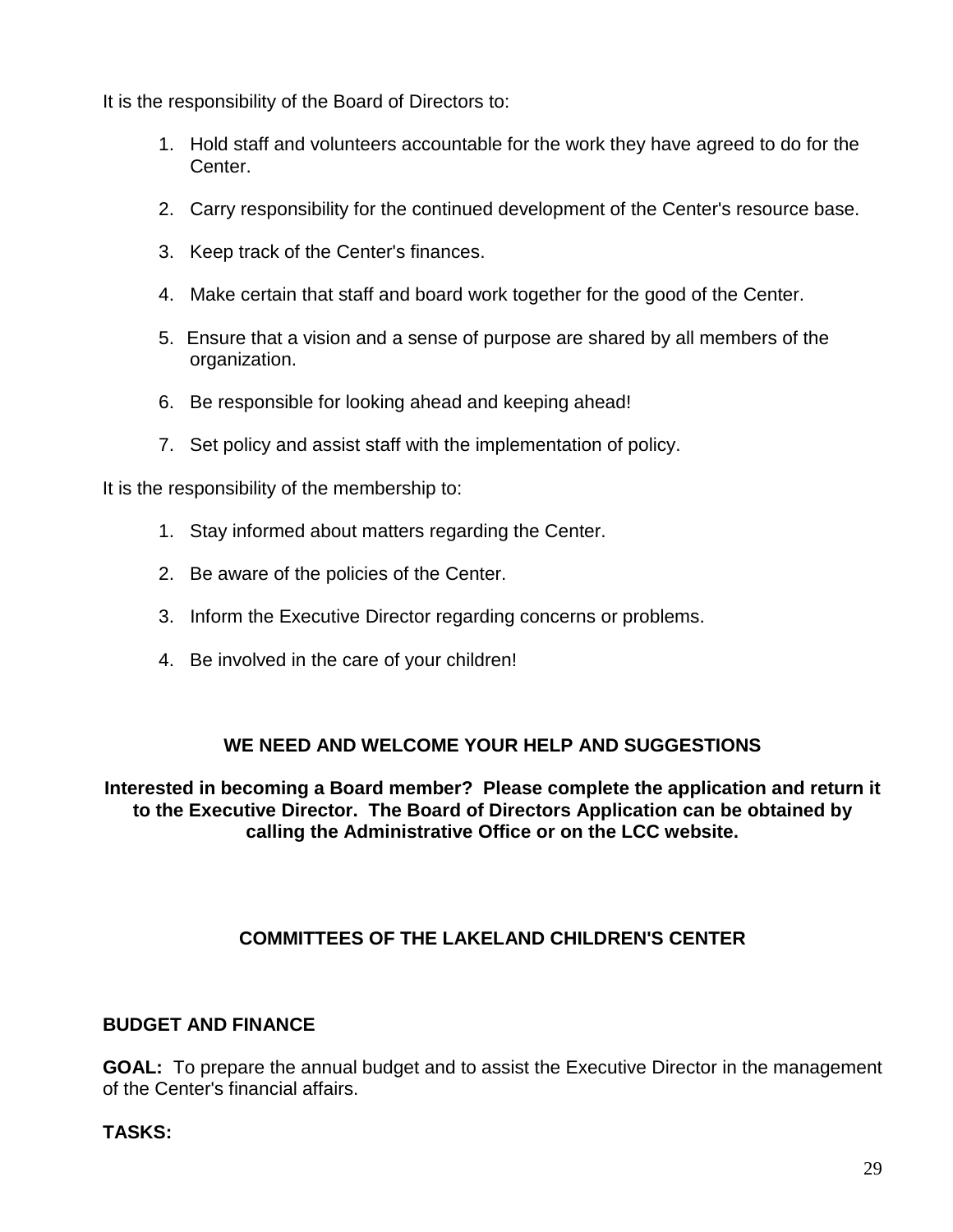- 1. To establish a timetable to receive projected revenues and expenses in order to prepare the annual budget.
- 2. To prepare and present the annual budget for approval to the Board of Directors with recommended revisions.
- 3. To conduct a quarterly review of the fiscal situation of the Center in relation to the budget.
- 4. To advise the Board on problems and policies of a financial nature.
- 5. To periodically review insurance coverage and recommend any changes to the Board.
- 6. To oversee routine bookkeeping and budgeting activities performed by the Lakeland Children's Center staff.
- 7. To review the annual financial report and audit prepared by the accountant.

#### **COMMITTEES OF THE LAKELAND CHILDREN'S CENTER**

#### **PERSONNEL**

**GOAL:** To secure for the Center a competent staff and to serve as a liaison between the staff and the Board of Directors.

**TASKS:** Working closely with the Executive Director: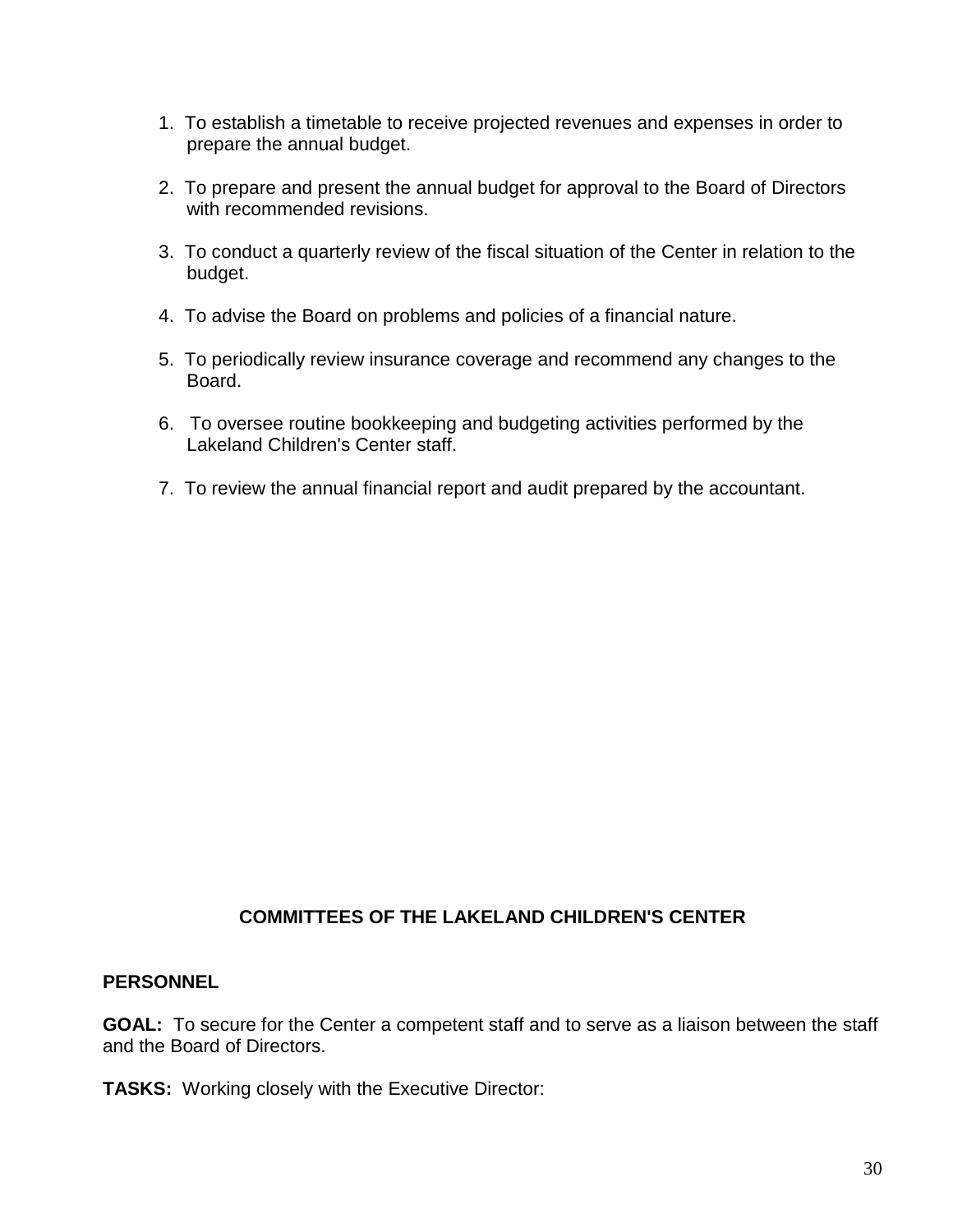- 1. To develop recruitment and interviewing procedures and to review the Executive Director's recommendations of personnel to be hired by the Lakeland Children's Center (including substitute staff as needed) who meet the professional qualifications stipulated by licensing requirements and the Board of Directors.
- 2. To consider recommendations on the number and kind of staff needed.
- 3. To recommend to the Board of Directors in joint action with the Budget and Finance Committee, and after consultation with the Executive Director, any salary increments.
- 4. To review and, if needed, revise job descriptions for all job titles as necessary.
- 5. To review and revise, in consultation with the Executive Director, staff and Board, personnel policies periodically and/or as needed.
- 6. To assist the Executive Director in devising a program to improve the performance of staff whose work is evaluated as being unsatisfactory.
- 7. To dismiss administrative staff within established guidelines of the personnel policies.
- 8. To conduct bi-annual meetings with staff to discuss matters of mutual concern to personnel and the Board of Directors.
- 9. To evaluate the performance of the Executive Director as set forth in the personnel policies or as directed by the Board of Directors.

#### **COMMITTEES OF THE LAKELAND CHILDREN'S CENTER**

#### **NOMINATING**

**GOALS:** To recruit responsible individuals to serve the Center as officers, members of the Board of Directors, and members of the Nominating Committee.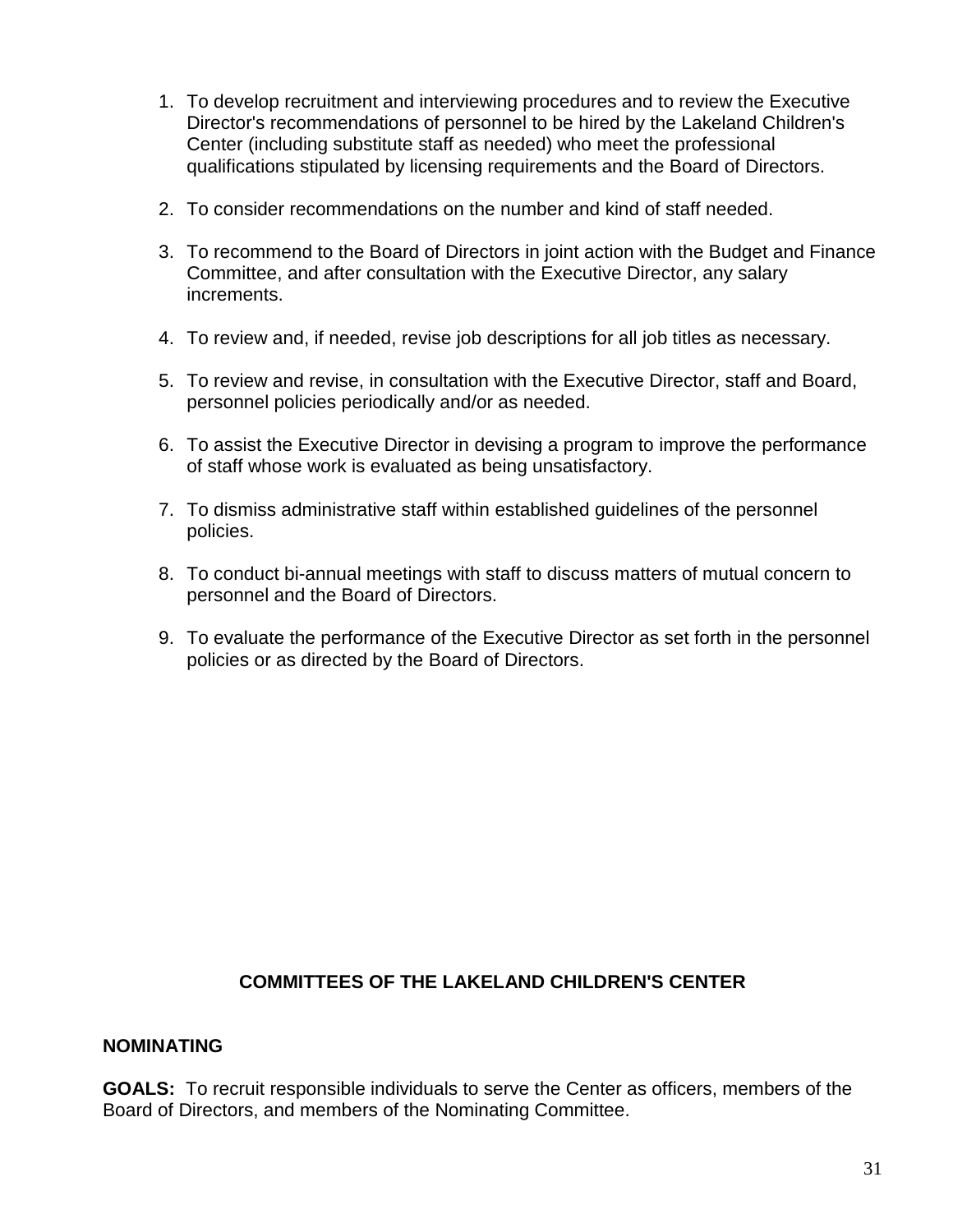#### **TASKS:**

- 1. To complete and make available to the Board of Directors and members of the corporation a single slate to fill vacancies occurring because of resignations or expirations in terms of office among the Board of Directors and Nominating Committee as outlined by the Corporation's By-Laws.
- 2. To submit to the Board names of one or more candidates to fill a vacancy occurring on the Board or Nominating Committee during the year.
- 3. To present such slate for a vote by members of the corporation at the Annual Meeting.
- 4. To maintain a file of qualified and interested potential candidates for the Board, Officers and Nominating Committee.
- 5. To give careful consideration to the needs of each office to be filled with particular attention to developing successors under a system of rotation of Board members and officers.

#### **COMMITTEES OF THE LAKELAND CHILDREN'S CENTER**

#### **TUITION ASSISTANCE**

**GOALS:** To develop and administer a system to make tuition assistance available to qualified families.

#### **TASKS:**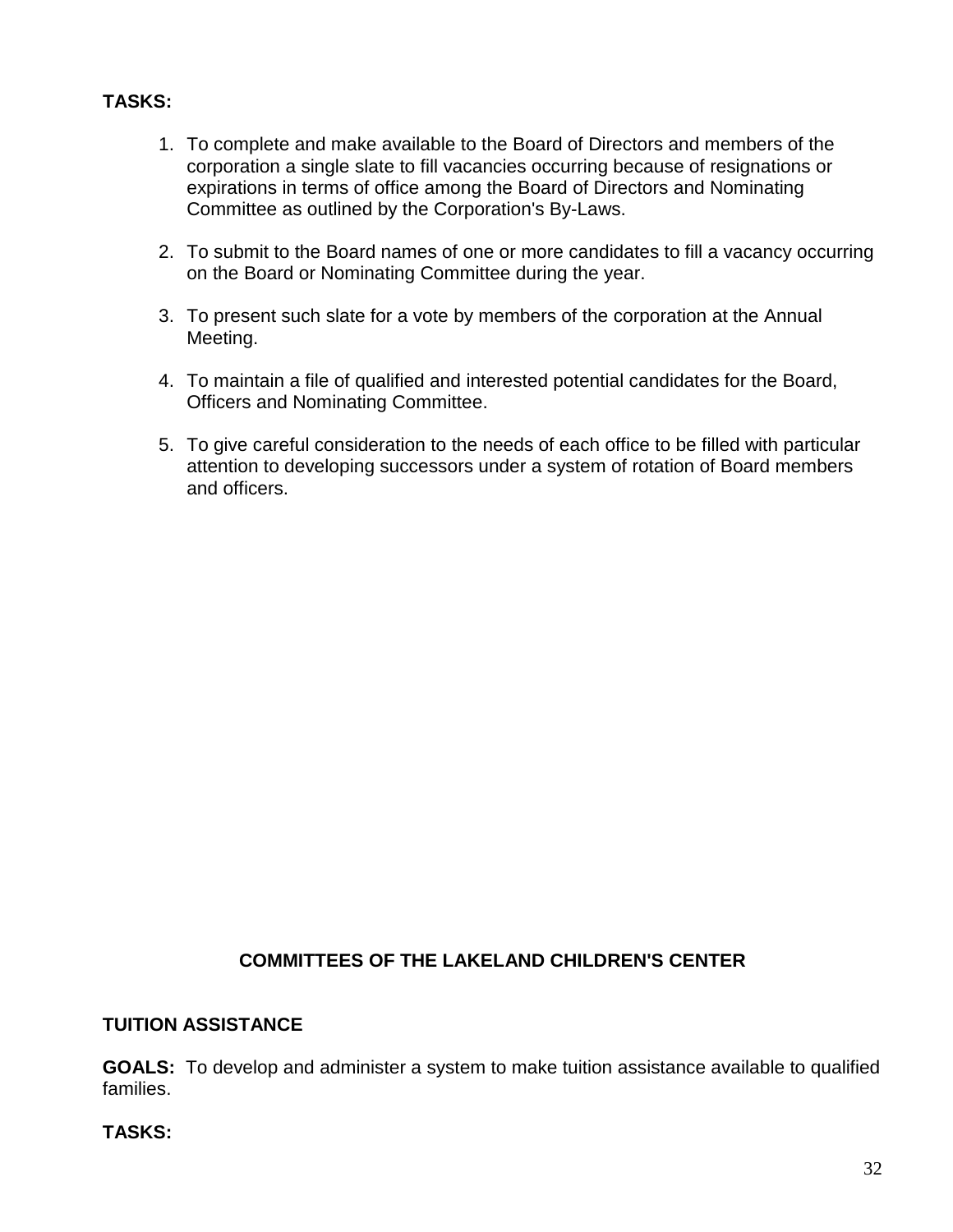- 1. To recommend to the Board of Directors guidelines for application and eligibility for the tuition assistance program.
- 2. To review applications for tuition assistance.
- 3. To award assistance grants based on the availability of funds and needs of applicants within the guidelines approved by the Board of Directors.
- 4. To promote an awareness of the tuition assistance program within the Lakeland community.

#### **PUBLICITY**

**GOALS:** To create awareness and an interest in the community about the Center which will aid in funding, soliciting volunteers and donations, and generating applications. To provide information to the community about activities of the Center.

#### **TASKS:**

- 1. To develop contacts with local news media, local organizations and school-related groups to establish an ongoing public relations program.
- 2. To keep in close touch with the Executive Director regarding activities and/or meetings going on at each site and to publicize such activities to appropriate news services.
- 3. To work with the Fund Raising Committee on publicity for special events.
- 4. To write and distribute press releases publicizing the Center's activities and/or needs.
- 5. To provide an annual budget required for publicity purposes to the Budget and Finance Committee prior to the preparation of the budget.

#### **COMMITTEES OF THE LAKELAND CHILDREN'S CENTER**

#### **FUND RAISING**

**GOALS:** To generate for the Center the supplementary monies that will enable it to maintain and expand its operations.

#### **TASKS:**

1. To assist the Executive Director in the following: